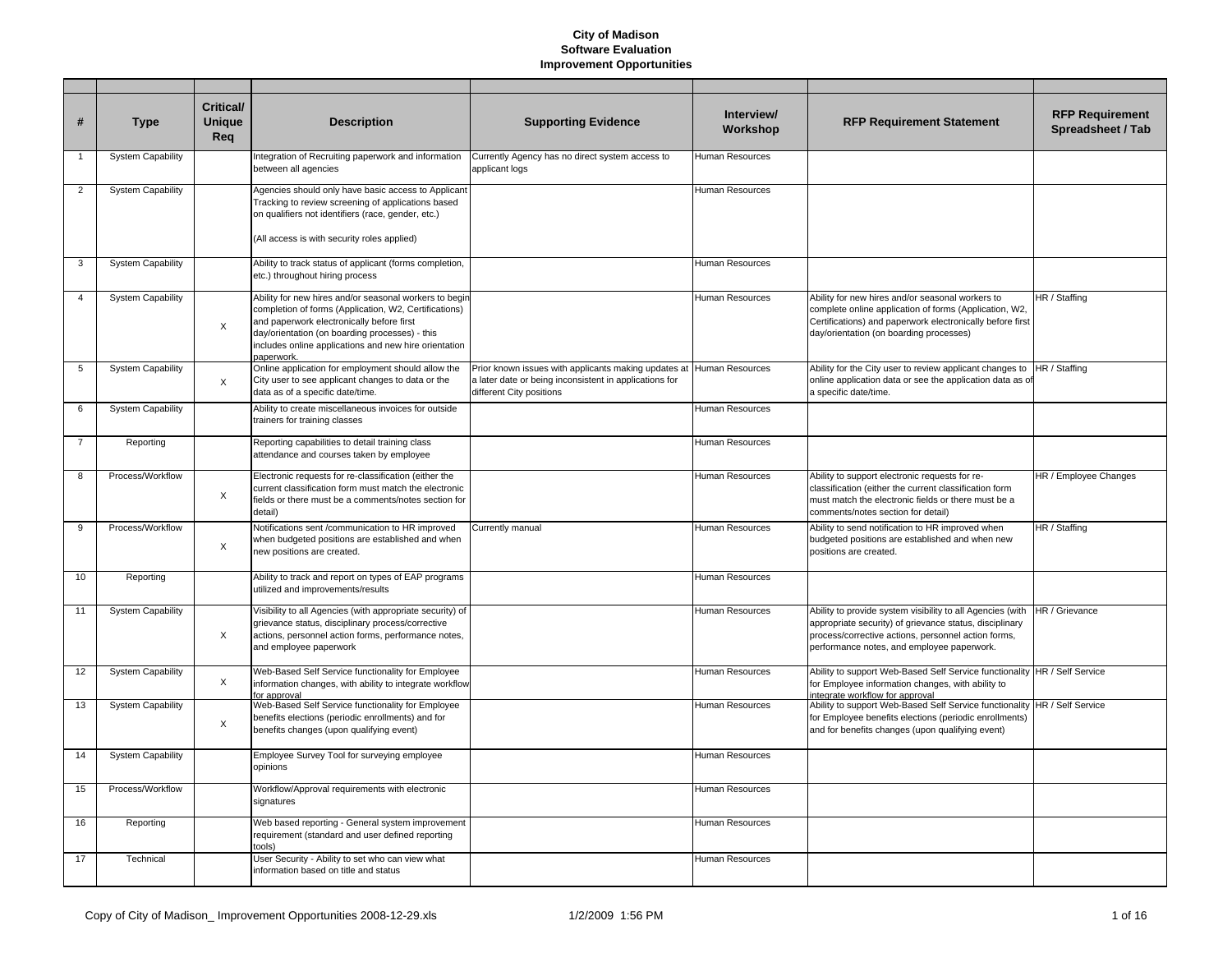| #  | Type                     | <b>Critical/</b><br><b>Unique</b><br>Req | <b>Description</b>                                                                                                                                                                                                                                                                                                   | <b>Supporting Evidence</b>                                                                | Interview/<br>Workshop | <b>RFP Requirement Statement</b>                                                                                                                                                                                                                                                                                                       | <b>RFP Requirement</b><br>Spreadsheet / Tab |
|----|--------------------------|------------------------------------------|----------------------------------------------------------------------------------------------------------------------------------------------------------------------------------------------------------------------------------------------------------------------------------------------------------------------|-------------------------------------------------------------------------------------------|------------------------|----------------------------------------------------------------------------------------------------------------------------------------------------------------------------------------------------------------------------------------------------------------------------------------------------------------------------------------|---------------------------------------------|
| 18 | Reporting                |                                          | Dashboard functionality - General system<br>improvement requirement, ability to select<br>preferences for receiving notifications (dashboard vs.<br>email)                                                                                                                                                           |                                                                                           | Human Resources        |                                                                                                                                                                                                                                                                                                                                        |                                             |
| 19 | Technical                |                                          | Auditing capabilities - Change Log of User and<br>Time/Date - General system improvement<br>requirement                                                                                                                                                                                                              |                                                                                           | Human Resources        |                                                                                                                                                                                                                                                                                                                                        |                                             |
| 20 | Reporting                |                                          | Ability to export data from all agencies                                                                                                                                                                                                                                                                             |                                                                                           | Human Resources        |                                                                                                                                                                                                                                                                                                                                        |                                             |
| 21 | Process/Workflow         | X                                        | Employee Requests to Fill and Employee Change<br>Requests can be made at the Agency level and<br>forwarded to HR electronically                                                                                                                                                                                      |                                                                                           | Human Resources        | Ability to support electronic Employee Requests to Fill HR / Employee Changes<br>and Employee Change Requests at the Agency level,<br>with ability to forward to HR electronically                                                                                                                                                     |                                             |
| 22 | <b>System Capability</b> | X                                        | Employee Data - Tracking and Reporting by:<br>Gender, Union Participation, Residency, Seniority,<br>Direct Supervisor, Hour Type, Class Specifications,<br>Fair Labor Status (Exempt/Non-Exempt), Hour<br>Indicator, Employee Disciplinary History, Accidents,<br>Violations, Disability, Race (Self-Identification) | Multiple detailed reporting requirements (Leave,<br>Accommodations, Race, Classification) | Human Resources        | Ability to track and report on Employee Data -<br>Including:<br>Gender, Union Participation, Residency, Seniority,<br>Direct Supervisor, Hour Type, Class Specifications,<br>Fair Labor Status (Exempt/Non-Exempt), Hour<br>Indicator, Employee Disciplinary History, Accidents,<br>Violations, Disability, Race (Self-Identification) | HR / Employee Changes                       |
| 23 | Reporting                | $\times$                                 | Org Chart Creation capability (based upon<br>employee/supervisor relationships defined in data) -<br>Online AND Printable Org Chart Review                                                                                                                                                                           |                                                                                           | <b>Human Resources</b> | Ability for Org Chart Creation capability (based upon<br>employee/supervisor relationships defined in data) -<br>BOTH Online AND Printable Org Chart Review                                                                                                                                                                            | HR / Position Tracking                      |
| 24 | Technical                | X                                        | Drivers license and Social Security Number validity<br>check - Would need to integrate with external<br>State/Federal systems, would have to have the ability<br>to switch capability on/off for cost reasons.                                                                                                       |                                                                                           | Human Resources        | Ability to integrate with external State/Federal systems  HR / Employee Changes<br>to support Drivers License and Social Security Number<br>validity check                                                                                                                                                                             |                                             |
| 25 | Document Attachment      | X                                        | Employee file with photo image capability                                                                                                                                                                                                                                                                            |                                                                                           | Human Resources        | Ability to attach photo image to Employee file                                                                                                                                                                                                                                                                                         | HR / Employee Changes                       |
| 26 | Reporting                |                                          | Employee ID creation (form/badge)                                                                                                                                                                                                                                                                                    |                                                                                           | Human Resources        |                                                                                                                                                                                                                                                                                                                                        |                                             |
| 27 | <b>System Capability</b> | X                                        | Projection/Forecasting of future employee<br>compensation/benefits costs by employee, along with<br>hiring needs for setting budgets<br>Ability to perform projections based upon: All units,<br>by department, by Union, by classification, by pay<br>group, etc.                                                   |                                                                                           | Human Resources        | Ability for Projection/Forecasting of future employee<br>compensation/benefits costs by employee for setting<br>budgets<br>Ability to perform projections based upon: All units, by<br>department, by Union, by classification, by pay group,<br>etc.                                                                                  | GL / Budget                                 |
| 28 | Process/Workflow         | X                                        | Electronically manage creation and approval<br>workflow for Agency Personnel Action Form                                                                                                                                                                                                                             |                                                                                           | Human Resources        | Ability to electronically manage creation and approval<br>workflow for Agency Personnel Action Form                                                                                                                                                                                                                                    | HR / Employee Changes                       |
| 29 | <b>System Capability</b> |                                          | Provide for electronic tracking and data associated<br>with Exit Interview for employee terminations,<br>retirement, voluntary leave                                                                                                                                                                                 |                                                                                           | Human Resources        |                                                                                                                                                                                                                                                                                                                                        |                                             |
| 30 | <b>System Capability</b> |                                          | Electronic exams with score keeping and ability to<br>attach scanned documents                                                                                                                                                                                                                                       | Currently using scantron exams and tracking scores<br>electronically.                     | Human Resources        |                                                                                                                                                                                                                                                                                                                                        |                                             |
| 31 | <b>System Capability</b> |                                          | Effective Date/Auditing capability with snapshots of<br>current/past fields and what was changed on forms                                                                                                                                                                                                            |                                                                                           | Human Resources        |                                                                                                                                                                                                                                                                                                                                        |                                             |
| 32 | <b>System Capability</b> |                                          | Social Security Number should be used as an<br>identifier only is absolutely necessary. EE ID should<br>be used in most cases.                                                                                                                                                                                       |                                                                                           | Human Resources        |                                                                                                                                                                                                                                                                                                                                        |                                             |
| 33 | <b>System Capability</b> | X                                        | Auto mail merge and communication letters for all<br>stages of employee lifecycle                                                                                                                                                                                                                                    |                                                                                           | Human Resources        | Ability to mail merge and create communication letters  HR / Staffing<br>based upon ERP data                                                                                                                                                                                                                                           |                                             |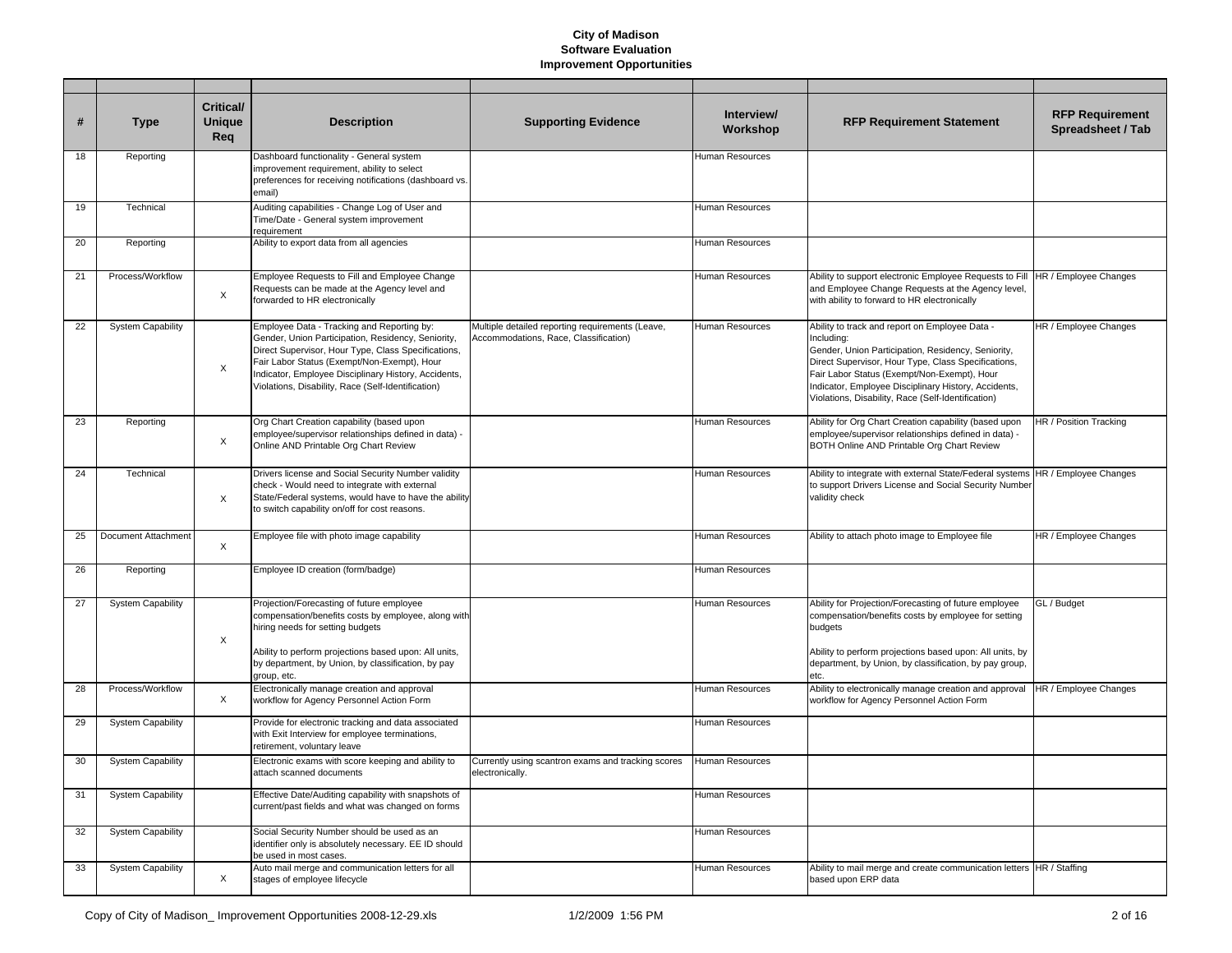| #  | <b>Type</b>              | <b>Critical/</b><br><b>Unique</b><br>Req | <b>Description</b>                                                                                                                                                                                                                  | <b>Supporting Evidence</b>                                                                         | Interview/<br>Workshop | <b>RFP Requirement Statement</b>                                                                                   | <b>RFP Requirement</b><br>Spreadsheet / Tab |
|----|--------------------------|------------------------------------------|-------------------------------------------------------------------------------------------------------------------------------------------------------------------------------------------------------------------------------------|----------------------------------------------------------------------------------------------------|------------------------|--------------------------------------------------------------------------------------------------------------------|---------------------------------------------|
| 34 | <b>System Capability</b> |                                          | Scheduling module for interviewing applicants                                                                                                                                                                                       |                                                                                                    | Human Resources        |                                                                                                                    |                                             |
| 35 | <b>System Capability</b> | X                                        | Provide online registration and tracking for training<br>classes, which are linked to employee records                                                                                                                              |                                                                                                    | Human Resources        | Ability to provide online registration and tracking for<br>training classes, which are linked to employee records  | HR / Org & Workforce<br>Development         |
| 36 | <b>System Capability</b> |                                          | Support for COBRA processing (@ State level and<br>beyond)                                                                                                                                                                          |                                                                                                    | Human Resources        |                                                                                                                    |                                             |
| 37 | <b>System Capability</b> |                                          | Applicant tracking: When applicants fill out<br>information, Gender, Race, Ethnicity, and Disability<br>should all be separate fields                                                                                               |                                                                                                    | Human Resources        |                                                                                                                    |                                             |
| 38 | <b>System Capability</b> | X                                        | Ability to track CDL certification and effective dates<br>(including ability to provide alerts based upon dates)                                                                                                                    |                                                                                                    | Human Resources        | Ability to track CDL certification and effective dates<br>(including ability to provide alerts based upon dates)   | HR / Org & Workforce<br>Development         |
| 39 | <b>System Capability</b> |                                          | Detailed reporting for Affirmative Action                                                                                                                                                                                           |                                                                                                    | Human Resources        |                                                                                                                    |                                             |
| 40 | <b>System Capability</b> |                                          | Improve Incentive Tracking with thresholds and alerts<br>for when qualified (based upon longevity and training<br>level)                                                                                                            |                                                                                                    | Human Resources        |                                                                                                                    |                                             |
| 41 | <b>System Capability</b> |                                          | Benefits tracking/reporting at the agency level<br>(including accrual balances)                                                                                                                                                     |                                                                                                    | Payroll                |                                                                                                                    |                                             |
| 42 | <b>System Capability</b> |                                          | Time entry options with integration back and forth to<br>Payroll.                                                                                                                                                                   |                                                                                                    | Payroll                |                                                                                                                    |                                             |
| 43 | <b>System Capability</b> |                                          | AWOP entry/calculations to be automatically<br>allocated                                                                                                                                                                            | See also detailed entry in Transit workshop                                                        | Payroll                |                                                                                                                    |                                             |
| 44 | <b>System Capability</b> |                                          | Ability to allocate time to Regular work time and<br>against Work Orders (with integration between the<br>two)                                                                                                                      |                                                                                                    | Payroll                |                                                                                                                    |                                             |
| 45 | <b>System Capability</b> | $\times$                                 | Ability to accommodate Comp time calculations and<br>updates in real-time (comp time accruals, comp time<br>taken)                                                                                                                  |                                                                                                    | Payroll                | Ability to accommodate Comp time calculations and<br>updates in real-time (comp time accruals, comp time<br>taken) | Payroll / Benefits-Leaves-<br><b>COBRA</b>  |
| 46 | <b>System Capability</b> | X                                        | Ability to process payroll on multiple time cycles (e.g.<br>Bi-Weekly, Monthly, and Random Manual Payrolls)                                                                                                                         | Currently the City uses two payroll cycles and the<br>system must be flexible to provide for this. | Payroll                | Ability to process payroll on multiple time cycles (e.g.<br>Weekly, Monthly, and Random Manual Payrolls)           | B Payroll / Compensation &<br>Payroll       |
| 47 | Process/Workflow         |                                          | Improve ability to provide proper employee<br>information electronically from HR to Payroll when<br>employee file is established                                                                                                    |                                                                                                    | Payroll                |                                                                                                                    |                                             |
| 48 | <b>System Capability</b> |                                          | Ability of system to provide real time changes of<br>employee data                                                                                                                                                                  |                                                                                                    | Payroll                |                                                                                                                    |                                             |
| 49 | <b>System Capability</b> |                                          | Ability to have multiple employee search criteria<br>options: e.g. Maiden name, etc. + Query/detail field<br>level searches                                                                                                         |                                                                                                    | Payroll                |                                                                                                                    |                                             |
| 50 | Process/Workflow         |                                          | Ability to track and apply changes to classifications,<br>new laws, new regulations so that system accurately<br>reflects current standards. All changes, increases,<br>etc. should have effective dates and audit<br>capabilities. |                                                                                                    | Payroll                |                                                                                                                    |                                             |
| 51 | Technical                |                                          | The use of user defined fields with multiple<br>characters allowed and clear descriptions of codes.<br>The number of user defined fields and the formatting<br>capabilities must be flexible and have report<br>capabilities.       |                                                                                                    | Payroll                |                                                                                                                    |                                             |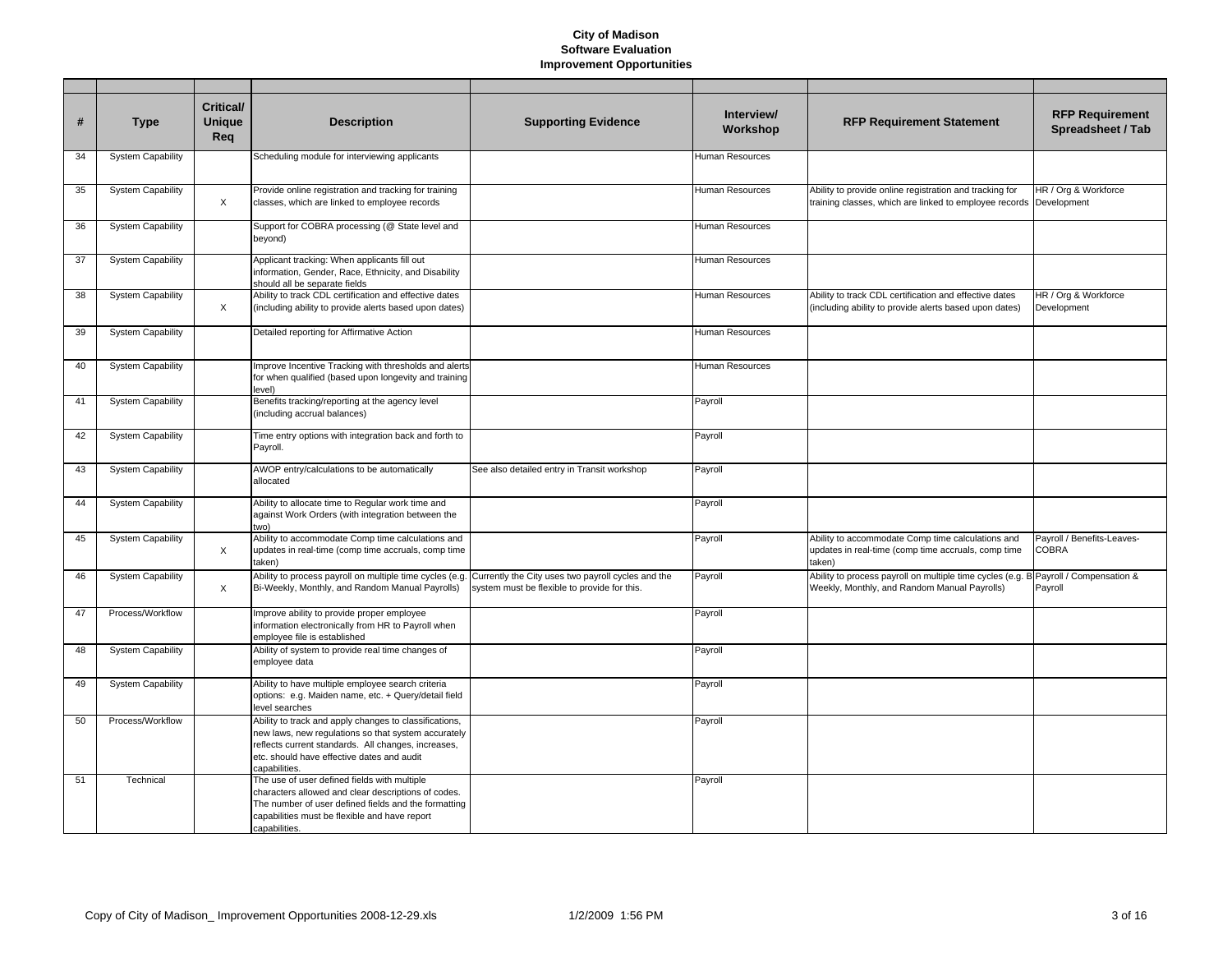| #  | <b>Type</b>              | <b>Critical/</b><br><b>Unique</b><br>Req | <b>Description</b>                                                                                                                                                                             | <b>Supporting Evidence</b>                                                                                                           | Interview/<br>Workshop | <b>RFP Requirement Statement</b>                                                                                                                                                                             | <b>RFP Requirement</b><br>Spreadsheet / Tab |
|----|--------------------------|------------------------------------------|------------------------------------------------------------------------------------------------------------------------------------------------------------------------------------------------|--------------------------------------------------------------------------------------------------------------------------------------|------------------------|--------------------------------------------------------------------------------------------------------------------------------------------------------------------------------------------------------------|---------------------------------------------|
| 52 | <b>System Capability</b> | $\times$                                 | Expanded leave calendar<br>1) Multiple leave types (FMLA, Vacation, Workers<br>Comp, etc.)<br>2) Reflects the benefits applied/incorporated<br>3) Effective dating for Leave/FMLA              |                                                                                                                                      | Payroll                | Ability to accommodate an expanded leave calendar:<br>1) Multiple leave types (FMLA, Vacation, Workers<br>Comp, etc.)<br>2) Reflects the benefits applied/incorporated<br>3) Effective dating for Leave/FMLA | Payroll / Benefits-Leaves-<br><b>COBRA</b>  |
| 53 | Reporting                |                                          | Forecasting capabilities for Leave balance and real<br>time status of current Leave allocation.                                                                                                |                                                                                                                                      | Payroll                |                                                                                                                                                                                                              |                                             |
| 54 | Reporting                | $\times$                                 | Track/report on employee by 52 week moving period Input to State Workers Comp Report<br>for: Sick Usage, Gross Wages, Hours Worked                                                             |                                                                                                                                      | Payroll                | Ability to track/report on employee by 52 week moving Payroll / Compensation &<br>period for: Sick Usage, Gross Wages, Hours Worked                                                                          | Payroll                                     |
| 55 | <b>System Capability</b> | $\times$                                 | Improve formal electronic tracking of leave within<br>system, which would include electronic request (by<br>employee) and approval (by manager)                                                |                                                                                                                                      | Payroll                | Ability to support electronic tracking of leave within<br>system, which would include electronic request (by<br>employee) and approval (by manager)                                                          | Payroll / Benefits-Leaves-<br><b>COBRA</b>  |
| 56 | <b>System Capability</b> | $\times$                                 | Allow for Employee Self Service workflow and<br>access, which includes:<br>-Detailed tracking by Leave type<br>-Real time leave status                                                         |                                                                                                                                      | Payroll                | Ability to provide web based Employee Self Service<br>including:<br>-Detailed tracking of hours by Leave type<br>Real time leave status                                                                      | HR / Self Service                           |
| 57 | <b>System Capability</b> | $\times$                                 | Allow for Manager Self Service workflow and access,<br>which includes:<br>-Detailed tracking by Leave type<br>-Real time leave status (of all assigned employees)                              |                                                                                                                                      | Payroll                | Ability to provide Manager Self Service workflow and<br>access, which includes:<br>-Detailed tracking of hours by Leave type<br>Real time leave status (of all assigned employees)                           | HR / Self Service                           |
| 58 | Reporting                |                                          | Employee reports with totals:<br>FT, PT, Premium Paid, all pay types, pay rules,<br>workers comp, etc.                                                                                         |                                                                                                                                      | Payroll                |                                                                                                                                                                                                              |                                             |
| 59 | Process/Workflow         |                                          | Electronic approvals:<br>Time, Forms, Process/workflows                                                                                                                                        |                                                                                                                                      | Payroll                |                                                                                                                                                                                                              |                                             |
| 60 | Reporting                | $\times$                                 | FMLA - Family Medical leave tracking and reporting.<br>Must support reporting differences between State                                                                                        | Also noted during Transit Utility session 11/14                                                                                      | Payroll                | Ability to support reporting differences between State<br>FMLA (calendar year availability) and Federal FMLA<br>(52 week rolling availability)                                                               | Payroll / Benefits-Leaves-<br><b>COBRA</b>  |
| 61 | Reporting                | X                                        | Ability to support FMLA time adjustments upon<br>employee return (to include AWOP, over multiple<br>years, calendar vs. work days, effect of longevity,<br>seniority, and steps)               |                                                                                                                                      | Payroll                | Ability to support FMLA time adjustments upon<br>employee return (to include AWOP, over multiple<br>years, calendar vs. work days, effect of longevity,<br>seniority, and steps)                             | Payroll / Benefits-Leaves-<br><b>COBRA</b>  |
| 62 | <b>System Capability</b> | X                                        | Ability to retroactively apply FMLA time                                                                                                                                                       |                                                                                                                                      | Payroll                | Ability to retroactively apply FMLA time                                                                                                                                                                     | Payroll / Benefits-Leaves-<br><b>COBRA</b>  |
| 63 | Process/Workflow         |                                          | Workers Compensation process to be improved.<br>More automated and easier integration between City<br>and 3rd Party Administrator in determining final<br>payments. *See current process flows | Due to current labor contracts, there is some manual<br>manipulation required prior to final processing of<br>Workers Comp payments. | Payroll                |                                                                                                                                                                                                              |                                             |
| 64 | <b>System Capability</b> | $\times$                                 | Improved system ability to automate payroll<br>processing of Workers Comp claim response from<br>3rd party administrator and payroll adjustments<br>based upon that response.                  |                                                                                                                                      | Payroll                | Ability to automate payroll processing of Workers<br>Comp claim response from 3rd party administrator and COBRA<br>payroll adjustments based upon that response.                                             | Payroll / Benefits-Leaves-                  |
| 65 | <b>System Capability</b> |                                          | Ability to continue paying employees after termination<br>(Retro Active Pay - Termination effective dating)                                                                                    |                                                                                                                                      | Payroll                |                                                                                                                                                                                                              |                                             |
| 66 | Reporting                |                                          | Employee reports with total hours worked and the<br>dollars associated with them                                                                                                               |                                                                                                                                      | Payroll                |                                                                                                                                                                                                              |                                             |
| 67 | <b>System Capability</b> | X                                        | Improve ability to tie Comp time / Overtime to be<br>attached to a specific GL account #.                                                                                                      |                                                                                                                                      | Payroll                | Ability to tie Comp time / Overtime to a specific GL<br>account #.                                                                                                                                           | Payroll / Benefits-Leaves-<br><b>COBRA</b>  |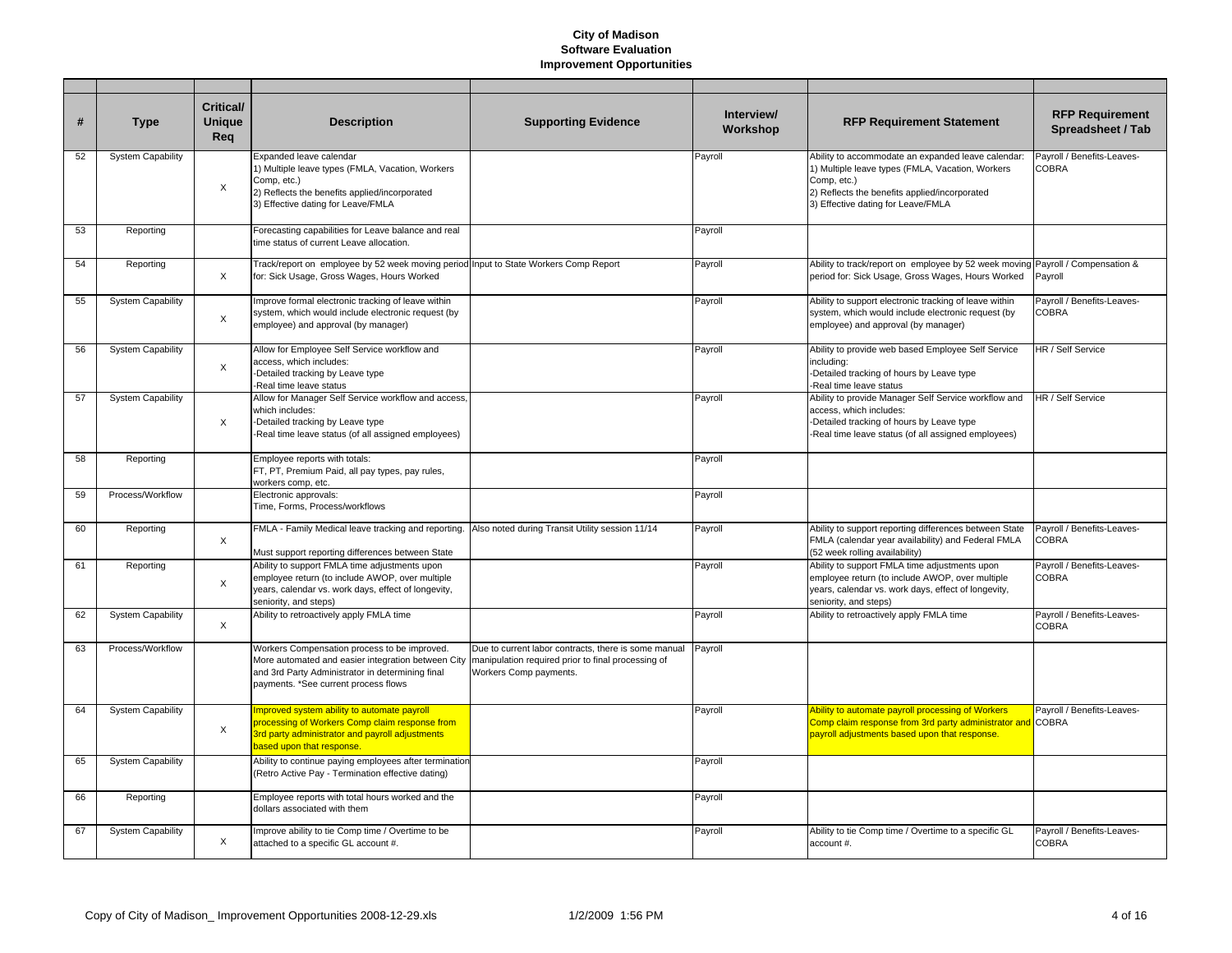| #  | <b>Type</b>              | Critical/<br><b>Unique</b><br>Req | <b>Description</b>                                                                                                                                                                                                                         | <b>Supporting Evidence</b>                                                                                                                                    | Interview/<br>Workshop | <b>RFP Requirement Statement</b>                                                                                                                                 | <b>RFP Requirement</b><br>Spreadsheet / Tab |
|----|--------------------------|-----------------------------------|--------------------------------------------------------------------------------------------------------------------------------------------------------------------------------------------------------------------------------------------|---------------------------------------------------------------------------------------------------------------------------------------------------------------|------------------------|------------------------------------------------------------------------------------------------------------------------------------------------------------------|---------------------------------------------|
| 68 | Reporting                | X                                 | Calculate cash value of compensation and benefits<br>for each employee OR position including Sick Leave<br>Liability (GASB 34).                                                                                                            | This can also be a report used for Recruitment<br><b>Budgeting</b>                                                                                            | Payroll                | Ability to calculate cash value of compensation and<br>benefits for each employee OR position including Sick<br>Leave Liability (GASB 34).                       | Payroll / Compensation &<br>Payroll         |
| 69 | Reporting                |                                   | Payroll to be able to automatically calculate Retro<br>Pay - Applies to employees switching Unions and the<br>ability to track all necessary information for all Union<br>employees qualified for over time.                               |                                                                                                                                                               | Payroll                |                                                                                                                                                                  |                                             |
| 70 | <b>System Capability</b> | $\times$                          | Ability to pay employee for 2 different positions/ 2<br>different rates                                                                                                                                                                    |                                                                                                                                                               | Payroll                | Ability to pay employee for 2 different positions/ 2<br>different rates                                                                                          | Payroll / Compensation &<br>Payroll         |
| 71 | <b>System Capability</b> |                                   | Ability to calculate Out of Class Pay (PREM pay)                                                                                                                                                                                           |                                                                                                                                                               | Payroll                |                                                                                                                                                                  |                                             |
| 72 | <b>System Capability</b> | X                                 | Ability to convert employee statuses - For example, a<br>temporary/hourly employee to a permanent employee<br>(or vice versa)                                                                                                              |                                                                                                                                                               | Payroll                | Ability to convert employee statuses - For example, a<br>temporary/hourly employee to a permanent employee<br>(or vice versa)                                    | HR / Employee Changes                       |
| 73 | Reporting                |                                   | Clear and understandable pay stub/check and ability<br>to print duplicate                                                                                                                                                                  |                                                                                                                                                               | Payroll                |                                                                                                                                                                  |                                             |
| 74 | <b>System Capability</b> |                                   | Employee Scheduling software capability for most<br>departments/agencies                                                                                                                                                                   | Needs further review, as specifically noted for Fire,<br>Police, Streets as other software packages are<br>currently being used for this.                     | Payroll                |                                                                                                                                                                  |                                             |
| 75 | <b>System Capability</b> |                                   | Attendance Trend Reporting                                                                                                                                                                                                                 | More detail needed if included in RFP                                                                                                                         | Payroll                |                                                                                                                                                                  |                                             |
| 76 | Reporting                |                                   | Reporting - Improve ability to Calculate FLSA<br>Overtime automatically and also allow for flexibility in<br>pay based on city ordinances                                                                                                  |                                                                                                                                                               | Payroll                |                                                                                                                                                                  |                                             |
| 77 | <b>System Capability</b> |                                   | Ability to calculate Premium Pay                                                                                                                                                                                                           | Extensive City Rules and Labor Contracts needs<br>further definition                                                                                          | Payroll                |                                                                                                                                                                  |                                             |
| 78 | Technical                |                                   | Provide for Data Integration or capabilities of Tele-<br>Staff                                                                                                                                                                             | Police - Scheduling and Hours tracking system                                                                                                                 | Payroll                |                                                                                                                                                                  |                                             |
| 79 | Technical                |                                   | Capabilities of Fire Agency's Access-SQL Server<br>system                                                                                                                                                                                  | Fire                                                                                                                                                          | Payroll                |                                                                                                                                                                  |                                             |
| 80 | Reporting                |                                   | Detailed totals on employee summaries for reporting Water Utility<br>(OT paid, etc.)                                                                                                                                                       |                                                                                                                                                               | Payroll                |                                                                                                                                                                  |                                             |
| 81 | Reporting                | $\mathsf X$                       | mprove annual reporting for Retirement System<br>(WRS) (need to note active employees, dollars,<br>hours)                                                                                                                                  | Note: differing rules for calculation of payroll<br>dollars/hours.<br>Note: Retro pay cannot be included in current year<br>reporting for Retirement Benefits | Payroll                | Ability to provide reporting outputs which meet the<br>requirements of the Wisconsin Retirement System<br>(WRS)                                                  | Payroll / Benefits-Leaves-<br><b>COBRA</b>  |
| 82 | Technical                | X                                 | ncorporate Retiree Life Insurance Billing System<br>requirements into new ERP system through AR<br>processing<br>Billings are calculated annually through a manual<br>process and billed quarterly through a misc. AR<br>nvoice currently. | <b>Central Payroll</b>                                                                                                                                        | Payroll                | Ability to facilitate an annual calculation of retiree life<br>insurance premiums, as input to a quarterly AR invoice COBRA<br>pilling                           | Payroll / Benefits-Leaves-                  |
| 83 | <b>System Capability</b> | X                                 | Ability to perform payroll adjustments after employee Central Payroll<br>returns from leave (automatically)                                                                                                                                |                                                                                                                                                               | Payroll                | Ability to perform payroll adjustments after employee<br>returns from leave (automatically)                                                                      | Payroll / Compensation &<br>Payroll         |
| 84 | Process/Workflow         | X                                 | Improve ability to support electronic Time entry<br>processes (various methods) by level and employee<br>type AND allow for supervisor approval through<br>workflow process                                                                |                                                                                                                                                               | Payroll                | Ability to support electronic Time entry processes<br>(various methods by level and employee type) AND<br>allow for supervisor approval through workflow process | Payroll / Time & Attendance                 |
| 85 | Process/Workflow         |                                   | Auto Holiday time applied based on required holiday<br>leave.                                                                                                                                                                              |                                                                                                                                                               | Payroll                |                                                                                                                                                                  |                                             |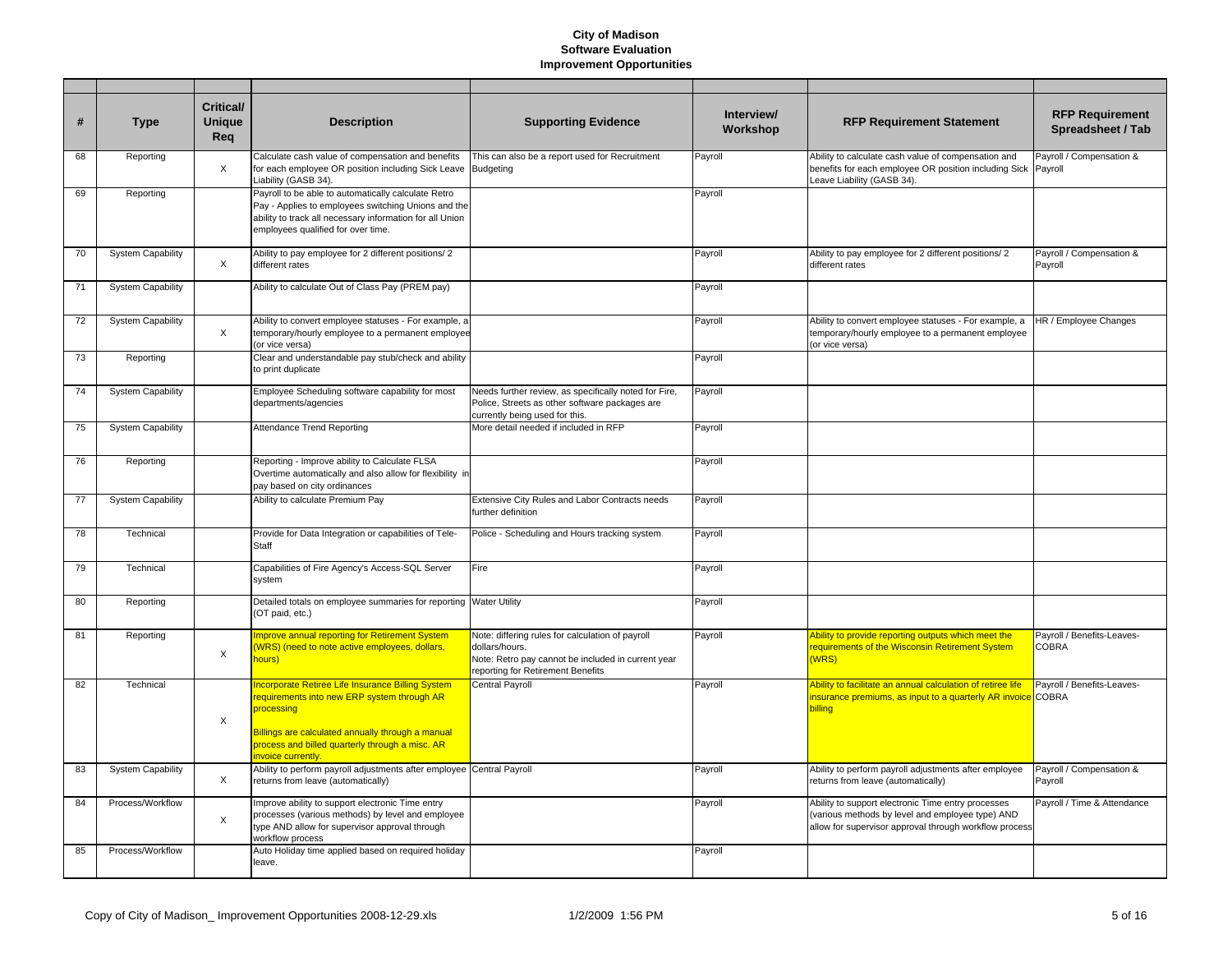| #   | <b>Type</b>              | <b>Critical/</b><br><b>Unique</b><br>Req | <b>Description</b>                                                                                                                                            | <b>Supporting Evidence</b>                                                                                                                                 | Interview/<br>Workshop | <b>RFP Requirement Statement</b>                                                                                                                              | <b>RFP Requirement</b><br>Spreadsheet / Tab |
|-----|--------------------------|------------------------------------------|---------------------------------------------------------------------------------------------------------------------------------------------------------------|------------------------------------------------------------------------------------------------------------------------------------------------------------|------------------------|---------------------------------------------------------------------------------------------------------------------------------------------------------------|---------------------------------------------|
| 86  | Technical                |                                          | Minimal access to confidential data (SSN)                                                                                                                     |                                                                                                                                                            | Payroll                |                                                                                                                                                               |                                             |
| 87  | Technical                |                                          | User Security - Ability to setup user profiles allowing<br>and preventing access                                                                              |                                                                                                                                                            | Payroll                |                                                                                                                                                               |                                             |
| 88  | Technical                |                                          | Auditing capabilities                                                                                                                                         |                                                                                                                                                            | Payroll                |                                                                                                                                                               |                                             |
| 89  | Reporting                |                                          | Quarterly reporting of employee information to State<br>(e.g. Unemployment)                                                                                   |                                                                                                                                                            | Payroll                |                                                                                                                                                               |                                             |
| 90  | Reporting                |                                          | Improve ability to run Reports to include multiple<br>years or user defined time span                                                                         |                                                                                                                                                            | Payroll                |                                                                                                                                                               |                                             |
| 91  | Reporting                |                                          | Sort capability by Payroll code - ad hoc/user level                                                                                                           |                                                                                                                                                            | Payroll                |                                                                                                                                                               |                                             |
| 92  | Reporting                |                                          | New hire data reporting                                                                                                                                       |                                                                                                                                                            | Payroll                |                                                                                                                                                               |                                             |
| 93  | Reporting                |                                          | 941 Report (different from State unemployment)                                                                                                                |                                                                                                                                                            | Payroll                |                                                                                                                                                               |                                             |
| 94  | <b>System Capability</b> |                                          | Ability to know whether automatic renewal of a<br>contract is allowed; Tracking of renewal date/type in<br>the contract management database.                  |                                                                                                                                                            | Procurement            |                                                                                                                                                               |                                             |
| 95  | <b>System Capability</b> | X                                        | Ability to track contract related data specific to each<br>contract, including: Contract Execution Date,<br>Contract Expiration Date, Contract Narrative/Text |                                                                                                                                                            | Procurement            | Ability to track contract related data specific to each<br>contract, including: Contract Execution Date, Contract<br>Expiration Date, Contract Narrative/Text | GL / Procurement                            |
| 96  | Reporting                | X                                        | Ability within the system to review/monitor all<br>purchases against a specific contract                                                                      |                                                                                                                                                            | Procurement            | Ability within the system to review/monitor all<br>purchases against a specific contract                                                                      | GL / Procurement                            |
| 97  | Reporting                |                                          | Ability to modify procurement forms/templates from<br>the system                                                                                              | Need to modify address info, Terms & Conditions and Procurement<br>other data depending on the contract                                                    |                        |                                                                                                                                                               |                                             |
| 98  | Technical                | X                                        | Ability to email "link" to a transaction within the<br>system to another system user (e.g. send electronic<br>link to a specific PO)                          | Interest in completing this activity completely within the Procurement<br>system vs. exporting data and sending as an<br>attachment to stand alone email   |                        | Ability to email "link" to a transaction within the system GL / Procurement<br>to another system user (e.g. send electronic link to a<br>specific PO)         |                                             |
| 99  | Reporting                | $\times$                                 | Reporting on spend by vendor regardless of<br>procurement method (LPO, PO, P-Card)                                                                            | Interest in reporting spend by various criteria (e.g.,<br>vendor, commodity type, etc.)                                                                    | Procurement            | Ability to reporting on spend by vendor regardless of<br>procurement method (PO, P-Card)                                                                      | GL / Procurement                            |
| 100 | <b>System Capability</b> |                                          | Ability to identify whether a purchase is sole source                                                                                                         |                                                                                                                                                            | Procurement            |                                                                                                                                                               |                                             |
| 101 | Process/Workflow         |                                          | the overall PO process                                                                                                                                        | Incorporate the Limited Purchase Order process into Currently there is no direct keying of LPO information<br>into the system, and LPOs are not encumbered | Procurement            |                                                                                                                                                               |                                             |
| 102 | Process/Workflow         |                                          | Configurable workflow for purchase approval                                                                                                                   | e.g. configure by position, dollar value of purchase,<br>etc.                                                                                              | Procurement            |                                                                                                                                                               |                                             |
| 103 | <b>System Capability</b> |                                          | System inquiry allowing a requestor/buyer to look up<br>the status of purchase                                                                                |                                                                                                                                                            | Procurement            |                                                                                                                                                               |                                             |
| 104 | Process/Workflow         |                                          | Workflow for payment approval                                                                                                                                 | e.g. procurement card payment approval                                                                                                                     | Procurement            |                                                                                                                                                               |                                             |
| 105 | Process/Workflow         |                                          | Workflow functionality that provides task or milestone e.g. contract start date and expiration date<br>notifications for contracts                            |                                                                                                                                                            | Procurement            |                                                                                                                                                               |                                             |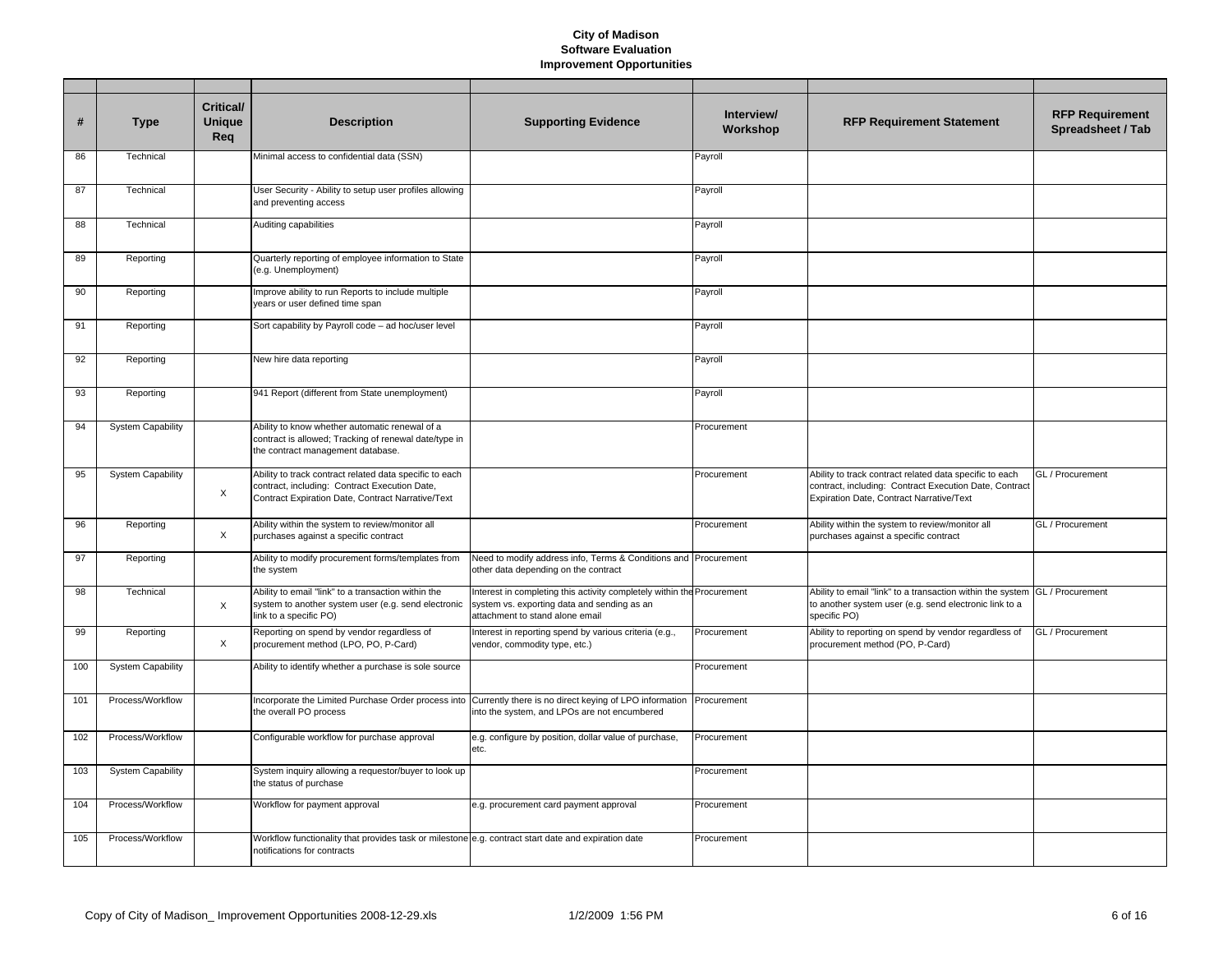| #   | <b>Type</b>              | <b>Critical/</b><br><b>Unique</b><br>Rea | <b>Description</b>                                                                                                                                                                                                                | <b>Supporting Evidence</b>                                                                                                                                                                                                                                | Interview/<br>Workshop | <b>RFP Requirement Statement</b>                                                                                                                                                                                       | <b>RFP Requirement</b><br>Spreadsheet / Tab |
|-----|--------------------------|------------------------------------------|-----------------------------------------------------------------------------------------------------------------------------------------------------------------------------------------------------------------------------------|-----------------------------------------------------------------------------------------------------------------------------------------------------------------------------------------------------------------------------------------------------------|------------------------|------------------------------------------------------------------------------------------------------------------------------------------------------------------------------------------------------------------------|---------------------------------------------|
| 106 | <b>System Capability</b> |                                          | Ability to verify budget authority by the budget<br>element/level required                                                                                                                                                        | e.g. may not need to verify authority by individual<br>object code, rather a "parent" level of the budget                                                                                                                                                 | Procurement            |                                                                                                                                                                                                                        |                                             |
| 107 | <b>System Capability</b> |                                          | Ability to automate bid notifications to vendors,<br>support electronic submission of response, and<br>notification of award to vendor through web-based<br>Vendor Self Service capabilities.                                     |                                                                                                                                                                                                                                                           | Procurement            |                                                                                                                                                                                                                        |                                             |
| 108 | <b>System Capability</b> | X                                        | Cross-agency ability to view City contracts and<br>Purchase Orders (with necessary security)                                                                                                                                      | Currently there is no central contract database and<br>limited access to see PO's from other departments                                                                                                                                                  | Procurement            | Ability for multiple agencies to view City contracts and GL / Procurement<br>Purchase Orders (with necessary security)                                                                                                 |                                             |
| 109 | Process/Workflow         |                                          | Improve ability to track Federal/State/Local funding to<br>transactions during procurement to ensure relevant<br>legal criteria are met - Vendor Setup or Purchase<br>Order?                                                      | Civil Rights accountability                                                                                                                                                                                                                               | Procurement            |                                                                                                                                                                                                                        | GL / Procurement                            |
| 110 | <b>System Capability</b> |                                          | Maintain necessary history of purchase transactions                                                                                                                                                                               | e.g. Metro maintains 5-7 years                                                                                                                                                                                                                            | Procurement            |                                                                                                                                                                                                                        |                                             |
| 111 | Reporting                |                                          | Data downloading flexibility                                                                                                                                                                                                      |                                                                                                                                                                                                                                                           | Procurement            |                                                                                                                                                                                                                        |                                             |
| 112 | Reporting                |                                          | Automated and configurable reporting functionality                                                                                                                                                                                |                                                                                                                                                                                                                                                           | Procurement            |                                                                                                                                                                                                                        |                                             |
| 113 | Process/Workflow         |                                          | Standard contract format cross-agency                                                                                                                                                                                             | Note: Not a system limitation                                                                                                                                                                                                                             | Procurement            |                                                                                                                                                                                                                        |                                             |
| 114 | <b>System Capability</b> | X                                        | Vendor self service website to provide ease of doing<br>business with the City; Specifically invoice<br>information                                                                                                               |                                                                                                                                                                                                                                                           | Procurement            | Ability to provide Vendor self service website to provide GL / Procurement<br>ease of doing business with the City. Vendor self<br>service should allow lookup of open purchases and<br>invoice information.           |                                             |
| 115 | <b>System Capability</b> |                                          | Central vendor master and purchase history<br>database to provide various departments (with<br>appropriate security access) information on other<br>departments purchase history to aid in purchase<br>decisions and negotiations |                                                                                                                                                                                                                                                           | Procurement            |                                                                                                                                                                                                                        |                                             |
| 116 | <b>System Capability</b> | X                                        | Ability to track vendor performance data within the<br>ERP system (including rating and specific<br>performance comments)                                                                                                         |                                                                                                                                                                                                                                                           | Procurement            | Ability to track vendor performance data within the<br>ERP system (including rating and specific performance<br>comments)                                                                                              | GL / Procurement                            |
| 117 | <b>System Capability</b> | X                                        | System allows encumbrance reporting to see budget<br>and actuals prior to AP invoice payment                                                                                                                                      |                                                                                                                                                                                                                                                           | Procurement            | Ability to provide encumbrance reporting to see budget GL / Accounts Payable<br>and actuals prior to AP invoice payment                                                                                                |                                             |
| 118 | <b>System Capability</b> | $\times$                                 | Workflow setup is capable of mutli-level approvals<br>(with the ability to customize per Agency/Department)                                                                                                                       |                                                                                                                                                                                                                                                           | Procurement            | Workflow setup is capable of mutli-level approvals (with GL / Procurement<br>the ability to customize per Agency/Department)                                                                                           |                                             |
| 119 | <b>System Capability</b> | X                                        | Workflow setup is capable of mutli-level approvals for<br>P-Card transaction approval                                                                                                                                             |                                                                                                                                                                                                                                                           | Procurement            | Workflow setup is capable of mutli-level approvals for<br>P-Card transaction approval                                                                                                                                  | GL / Accounts Payable                       |
| 120 | <b>System Capability</b> | X                                        | Ability to search P-Card transactions once the data<br>has been downloaded to ERP                                                                                                                                                 |                                                                                                                                                                                                                                                           | Procurement            | Ability to search P-Card transactions once the data has GL / Accounts Payable<br>been downloaded to ERP                                                                                                                |                                             |
| 121 | <b>System Capability</b> | $\times$                                 | Ability for a P-Card transaction with a new vendor<br>(not in ERP database) to trigger an alert for<br>review/approval                                                                                                            |                                                                                                                                                                                                                                                           | Procurement            | Ability for a P-Card transaction with a new vendor (not GL / Accounts Payable<br>in ERP database) to trigger an alert for review/approval                                                                              |                                             |
| 122 | <b>System Capability</b> | X                                        | Ability for departments to pre-encumber P-Card<br>purchases which may not charge/ship until at later<br>date. Once the actual charges are downloaded<br>through P-Card, they would need to be encumbered<br>as normal.            | For example, many companies do not charge the P-<br>Card until an item is shipped. Therefore, the cost is<br>incurred but does not show up in the P-Card data until<br>later. Difficult to manage to budget if these charges<br>are not tracked anywhere. | Procurement            | Ability for departments to pre-encumber P-Card<br>purchases which may not charge/ship until at later<br>date. Once the actual charges are downloaded<br>through P-Card, they would need to be encumbered as<br>normal. | GL / Accounts Payable                       |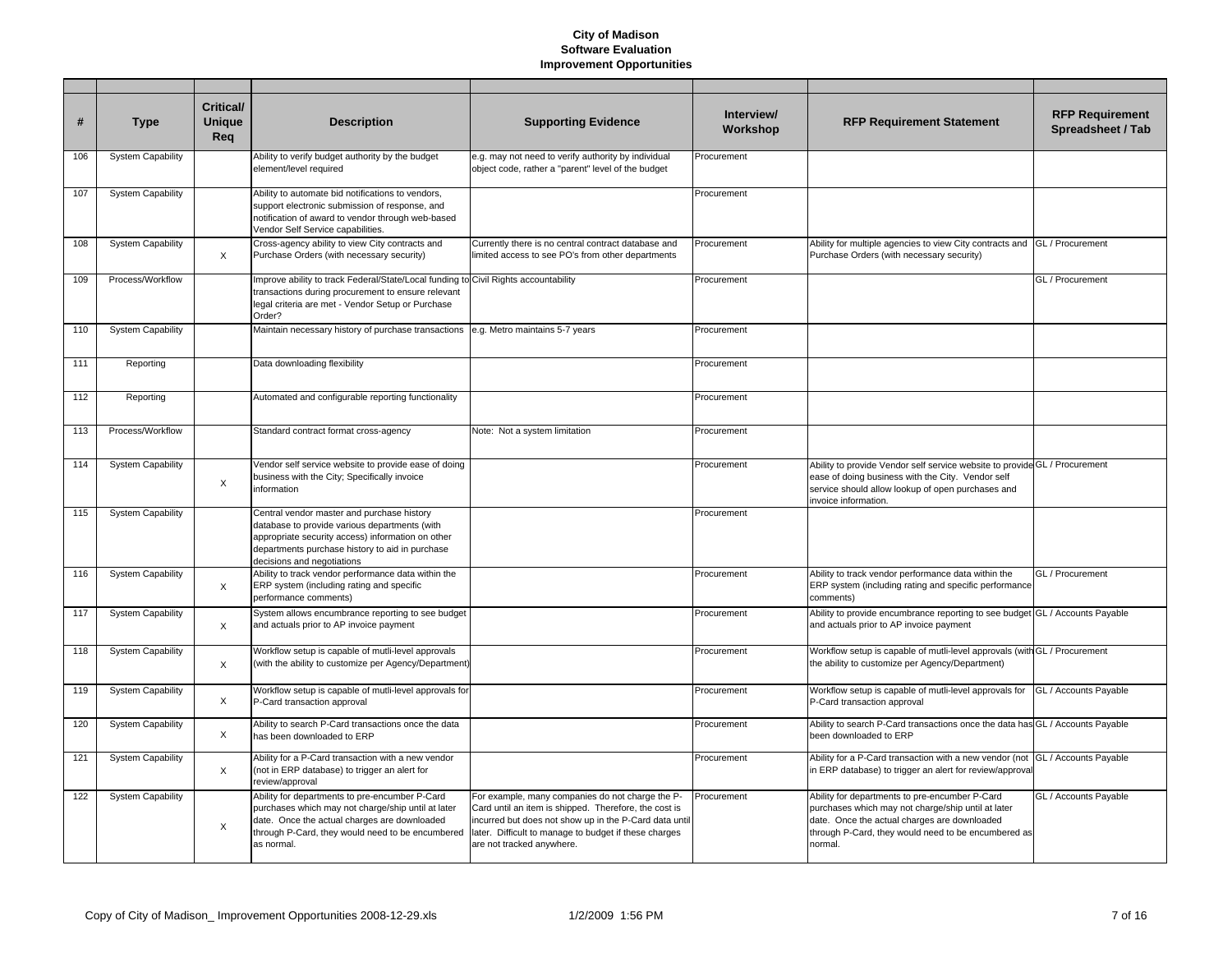| #   | <b>Type</b>              | <b>Critical/</b><br><b>Unique</b><br>Reg | <b>Description</b>                                                                                                                                                                                                                                                                       | <b>Supporting Evidence</b>                                                                                                                 | Interview/<br>Workshop | <b>RFP Requirement Statement</b>                                                                                                                                                                                                                          | <b>RFP Requirement</b><br>Spreadsheet / Tab |
|-----|--------------------------|------------------------------------------|------------------------------------------------------------------------------------------------------------------------------------------------------------------------------------------------------------------------------------------------------------------------------------------|--------------------------------------------------------------------------------------------------------------------------------------------|------------------------|-----------------------------------------------------------------------------------------------------------------------------------------------------------------------------------------------------------------------------------------------------------|---------------------------------------------|
| 123 | Reporting                | $\times$                                 | Ability to provide a report/payment summary to<br>vendors who are paid through direct deposit/ACH.<br>Currently, vendors don't get any background and no<br>guidance is provided on how to apply payment to<br>(multiple) invoices.                                                      |                                                                                                                                            | Procurement            | Ability to provide a report/payment summary to vendors GL / Accounts Payable<br>who are paid through direct deposit/ACH. Currently,<br>vendors don't get any background and no guidance is<br>provided on how to apply payment to (multiple)<br>invoices. |                                             |
| 124 | <b>System Capability</b> | X                                        | Ability to enter internal comments/notes on a<br>Purchase Order                                                                                                                                                                                                                          |                                                                                                                                            | Procurement            | Ability to enter internal comments/notes on a Purchase GL / Procurement<br>Order                                                                                                                                                                          |                                             |
| 125 | <b>System Capability</b> | X                                        | Ability to set a "Preferred Vendor" status in ERP to<br>guide Agency purchases                                                                                                                                                                                                           |                                                                                                                                            | Procurement            | Ability to set a "Preferred Vendor" status in ERP to<br>guide Agency purchases                                                                                                                                                                            | GL / Procurement                            |
| 126 | <b>System Capability</b> | X                                        | Ability to set a "Preferred Item" status in ERP to<br>quide Agency purchases                                                                                                                                                                                                             | For example, a negotiated price may exist. May need<br>to link Item to Commodity Codes to facilitate this.                                 | Procurement            | Ability to set a "Preferred Item" status in ERP to guide<br>Agency purchases                                                                                                                                                                              | GL / Procurement                            |
| 127 | Reporting                | $\times$                                 | Exception reporting - Outstanding Requisitions<br>without a PO                                                                                                                                                                                                                           |                                                                                                                                            | Procurement            | Ability to provide exception reporting - Outstanding<br>Requisitions without a PO                                                                                                                                                                         | GL / Procurement                            |
| 128 | Reporting                | X                                        | Exception reporting - Open Encumbrances                                                                                                                                                                                                                                                  |                                                                                                                                            | Procurement            | Ability to provide exception reporting - Open<br>Encumbrances                                                                                                                                                                                             | GL / Procurement                            |
| 129 | <b>System Capability</b> | X                                        | Ability to email Purchase Order directly to vendor<br>contact                                                                                                                                                                                                                            |                                                                                                                                            | Procurement            | Ability to email Purchase Order directly to vendor<br>contact                                                                                                                                                                                             | GL / Procurement                            |
| 130 | <b>System Capability</b> | X                                        | Ability to categorize vendors by goods and services<br>they provide                                                                                                                                                                                                                      | To assist in agency purchasing                                                                                                             | Procurement            | Ability to categorize vendors by goods and services<br>they provide                                                                                                                                                                                       | GL / Procurement                            |
| 131 | Document Attachment      | X                                        | Ability to scan vendor invoice and store electronically<br>for both Agency and central Purchasing access                                                                                                                                                                                 |                                                                                                                                            | Procurement            | Ability to scan vendor invoice and store electronically<br>for both Agency and central Purchasing access                                                                                                                                                  | GL / Procurement                            |
| 132 | Process/Workflow         |                                          | Ability to verify budget availability and provide<br>automated notification to agency of insufficient funds<br>prior to AP Vouchering                                                                                                                                                    | e.g. prior to payment of invoice                                                                                                           | Procurement (AP)       |                                                                                                                                                                                                                                                           |                                             |
| 133 | <b>System Capability</b> | X                                        | Better integration of P-Card data with the new system Using JP Morgan for P-Card data download<br>specifically a lower level of transaction detail                                                                                                                                       |                                                                                                                                            | Procurement (AP)       | Ability to integrate/import low level transaction details<br>from P-Card data                                                                                                                                                                             | GL / Accounts Payable                       |
| 134 | Process/Workflow         |                                          | Ability to view P-Card purchases more timely                                                                                                                                                                                                                                             | Currently can be up to 2 week lag in viewing<br>transactions in SXD (note that there is more up to date<br>access thru JP Morgan website). | Procurement (AP)       |                                                                                                                                                                                                                                                           |                                             |
| 135 | <b>System Capability</b> | X                                        | Improve ability for end users to enter P-Card<br>transaction detail into the system (may need to be<br>web-based for Library)                                                                                                                                                            | Web necessary due to library connectivity issues                                                                                           | Procurement (AP)       | Ability for end users to enter P-Card transaction detail<br>into the system                                                                                                                                                                               | GL / Accounts Pavable                       |
| 136 | Process/Workflow         |                                          | Business rule to identify dollar threshold at which a<br>vendor Affirmative Action Plan is required                                                                                                                                                                                      | Civil Rights accountability - \$25k currently?                                                                                             | Procurement (AP)       |                                                                                                                                                                                                                                                           |                                             |
| 137 | Process/Workflow         | $\times$                                 | Ability to track in Vendor Master for Civil Rights and Civil Rights accountability<br>AP to know whether a Vendor Affirmative Action Plar<br>is on file                                                                                                                                  |                                                                                                                                            | Procurement (AP)       | Ability to track in Vendor Master to know whether a<br>Vendor Affirmative Action Plan is on file for Civil Rights<br>and AP                                                                                                                               | GL / Procurement                            |
| 138 | <b>System Capability</b> |                                          | Identification of fixed asset at time of procurement                                                                                                                                                                                                                                     |                                                                                                                                            | Procurement (AP)       |                                                                                                                                                                                                                                                           |                                             |
| 139 | Reporting                |                                          | Configurable reporting on payments                                                                                                                                                                                                                                                       | e.g., ability to query by vendor, fund, agency,<br>contracts, etc.                                                                         | Procurement (AP)       |                                                                                                                                                                                                                                                           |                                             |
| 140 | Process/Workflow         | X                                        | Verification of legal requirements prior to vendor<br>payment - System ability to set system controls or<br>workflow to flag if vendor is over specific threshold<br>(\$25k) and ability to track insurance, affirmative<br>action, other legal requirements prior to vendor<br>payment. | Civil Rights accountability                                                                                                                | Procurement (AP)       | Ability to set system controls or workflow to flag if<br>vendor is over specific threshold (\$25k) to confirm<br>insurance, affirmative action, other legal requirements<br>prior to vendor payment.                                                      | GL / Procurement                            |
| 141 | <b>System Capability</b> | X                                        | System should calculate recognition of credits<br>against encumbrance related to a contract                                                                                                                                                                                              | Currently, credits to a contract are not reflected in the Procurement (AP)<br>encumbered value in the system                               |                        | Ability to calculate recognition of credits against<br>encumbrance related to a contract                                                                                                                                                                  | GL / Procurement                            |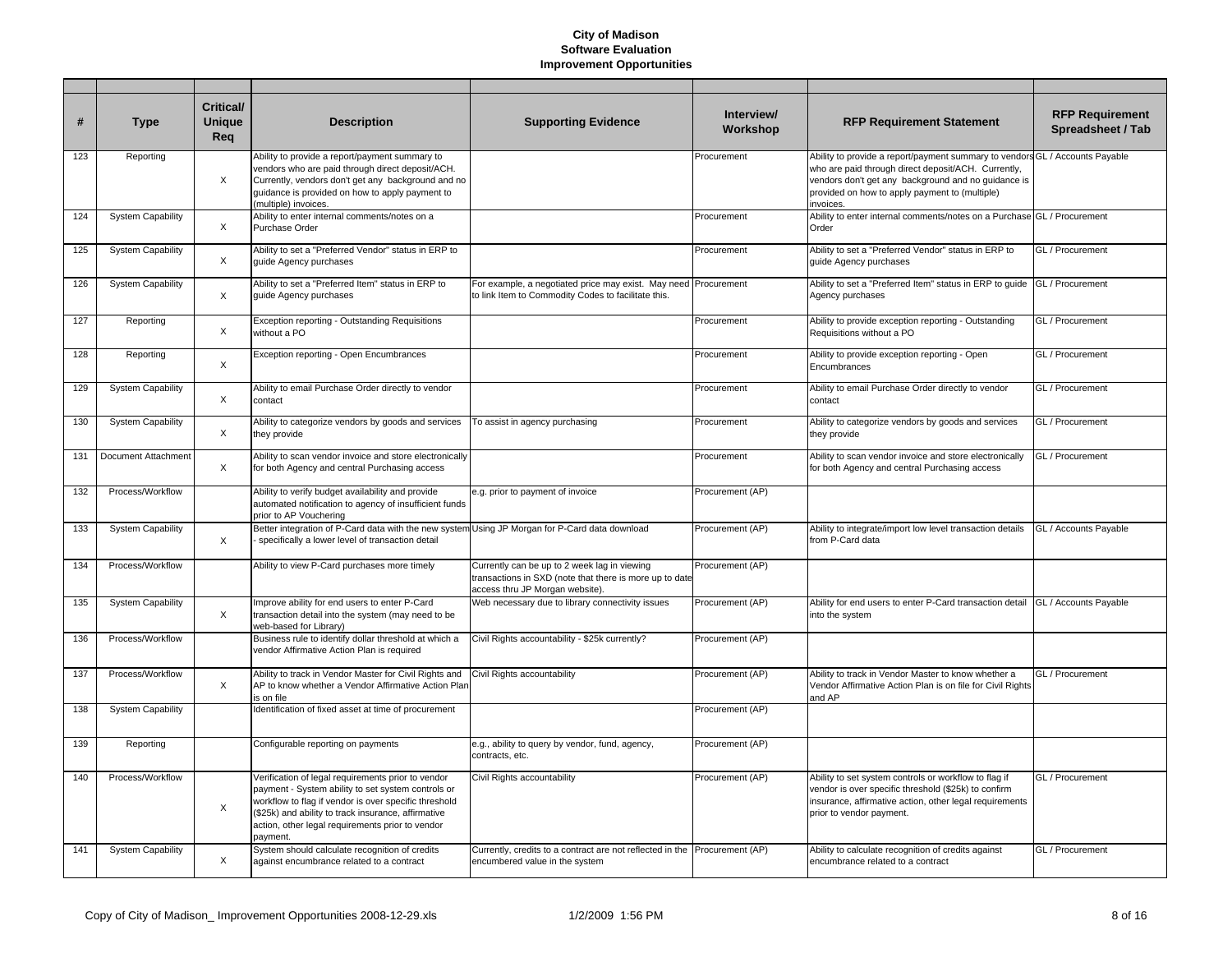| #   | <b>Type</b>              | Critical/<br><b>Unique</b><br>Req | <b>Description</b>                                                                                                            | <b>Supporting Evidence</b>                                                                                                                                       | Interview/<br>Workshop             | <b>RFP Requirement Statement</b>                                                                                                                                              | <b>RFP Requirement</b><br>Spreadsheet / Tab |
|-----|--------------------------|-----------------------------------|-------------------------------------------------------------------------------------------------------------------------------|------------------------------------------------------------------------------------------------------------------------------------------------------------------|------------------------------------|-------------------------------------------------------------------------------------------------------------------------------------------------------------------------------|---------------------------------------------|
| 142 | <b>System Capability</b> |                                   | Inquiry access to chart of accounts/string master at<br>agency level                                                          |                                                                                                                                                                  | Procurement (AP)                   |                                                                                                                                                                               |                                             |
| 143 | Process/Workflow         | $\boldsymbol{\mathsf{X}}$         | Automated trigger to prepare a change order when<br>an invoice is greater than the purchase amount on<br>record               |                                                                                                                                                                  | Procurement (AP)                   | Ability to provide alert to prepare a change order when GL / Procurement<br>an invoice is greater than the purchase amount on<br>record                                       |                                             |
| 144 | <b>System Capability</b> |                                   | AP drill down access to purchasing<br>documents/records                                                                       |                                                                                                                                                                  | Procurement (AP)                   |                                                                                                                                                                               |                                             |
| 145 | Reporting                | X                                 | Ability to track and report on partial payments and<br>retainage by contract                                                  |                                                                                                                                                                  | Procurement (AP)                   | Ability to track and report on partial payments and<br>retainage by contract                                                                                                  | GL / Procurement                            |
| 146 | Technical                |                                   | Interoperability between systems/open source                                                                                  | Library will continue to operate separate procurement<br>(Sirsi Dynix) system; however integration between the<br>system and the ERP will be desired if possible | Procurement (AP)                   |                                                                                                                                                                               |                                             |
| 147 | Reporting                |                                   | Enhanced drill down/inquiry/look capability                                                                                   | e.g., for journal vouchers                                                                                                                                       | GL / AR / Accounting /<br>Treasury |                                                                                                                                                                               |                                             |
| 148 | <b>System Capability</b> |                                   | Various period closes                                                                                                         | e.g., ability to have a hard close for a period by<br>agency or fund                                                                                             | GL / AR / Accounting /<br>Treasury |                                                                                                                                                                               |                                             |
| 149 | <b>System Capability</b> | $\times$                          | Ability to prevent posting to specific accounts prior to<br>a specified date or fiscal period                                 |                                                                                                                                                                  | GL / AR / Accounting /<br>Treasury | Ability to prevent posting to specific accounts prior to a GL / General Ledger<br>specified date or fiscal period                                                             |                                             |
| 150 | Document Attachment      |                                   | Document attachment functionality                                                                                             |                                                                                                                                                                  | GL / AR / Accounting /<br>Treasury |                                                                                                                                                                               |                                             |
| 151 | Reporting                |                                   | Ability to print financial statements in the format<br>needed for presentation                                                |                                                                                                                                                                  | GL / AR / Accounting /<br>Treasury |                                                                                                                                                                               |                                             |
| 152 | Reporting                |                                   | Downloads in user-friendly, electronic format                                                                                 |                                                                                                                                                                  | GL / AR / Accounting /<br>Treasury |                                                                                                                                                                               |                                             |
| 153 | <b>System Capability</b> | X                                 | More robust cost allocation abilities                                                                                         | e.g., the ability to "reach into" other modules for<br>financial and other data to drive allocation calculation<br>(e.g. assets, number of employees, etc.)      | GL / AR / Accounting /<br>Treasury | Ability to support multiple allocation methods of<br>calculation driven by financial and other data within the<br>system (e.g. assets, number of employees, etc.)             | GL / Cost Allocation                        |
| 154 | <b>System Capability</b> | X                                 | Ability to enter preliminary / what if cost allocations<br>and review results prior to GL posting                             |                                                                                                                                                                  | GL / AR / Accounting /<br>Treasury | Ability to enter preliminary / what if cost allocations and GL / Cost Allocation<br>review results prior to GL posting                                                        |                                             |
| 155 | Process/Workflow         |                                   | Workflow approvals to reduce paper/manual<br>processing                                                                       | e.g. for journal vouchers, billing authorizations,<br>deposits, etc.                                                                                             | GL / AR / Accounting /<br>Treasury |                                                                                                                                                                               |                                             |
| 156 | Reporting                |                                   | Drag and drop-type functionality for ad hoc reporting                                                                         |                                                                                                                                                                  | GL / AR / Accounting /<br>Treasury |                                                                                                                                                                               |                                             |
| 157 | <b>System Capability</b> |                                   | Ability to see transactions from other agencies within<br>the system given appropriate security                               |                                                                                                                                                                  | GL / AR / Accounting /<br>Treasury |                                                                                                                                                                               |                                             |
| 158 | Reporting                | X                                 | Ability to track and report by different date ranges for<br>grants                                                            |                                                                                                                                                                  | GL / AR / Accounting /<br>Treasury | Ability to track and report by different date ranges for<br>grants                                                                                                            | GL / Grants                                 |
| 159 | Reporting                | $\boldsymbol{\mathsf{X}}$         | Ability to accommodate financial statement reporting e.g. GAAP and PSC regulatory formats such as that<br>in multiple formats | required for Water Utility                                                                                                                                       | GL / AR / Accounting /<br>Treasury | Ability to accommodate financial statement reporting in GL / General Ledger<br>multiple formats (e.g. GAAP format and PSC<br>regulatory format as required for Water Utility) |                                             |
| 160 | Reporting                |                                   | Robust reporting for Asset Management                                                                                         | Accommodated thru ad hoc reporting - Support for<br>Acquisition, Inventory Reporting, Depreciation<br>Reporting, Transfers, Disposals                            | GL / AR / Accounting /<br>Treasury |                                                                                                                                                                               |                                             |
| 161 | Process/Workflow         |                                   | Improve processes and central asset tracking<br>through a centralized asset inventory to eliminate<br>agency sub-systems      | May require capital asset data cleanup in current<br>systems prior to conversion to new ERP                                                                      | GL / AR / Accounting /<br>Treasury |                                                                                                                                                                               |                                             |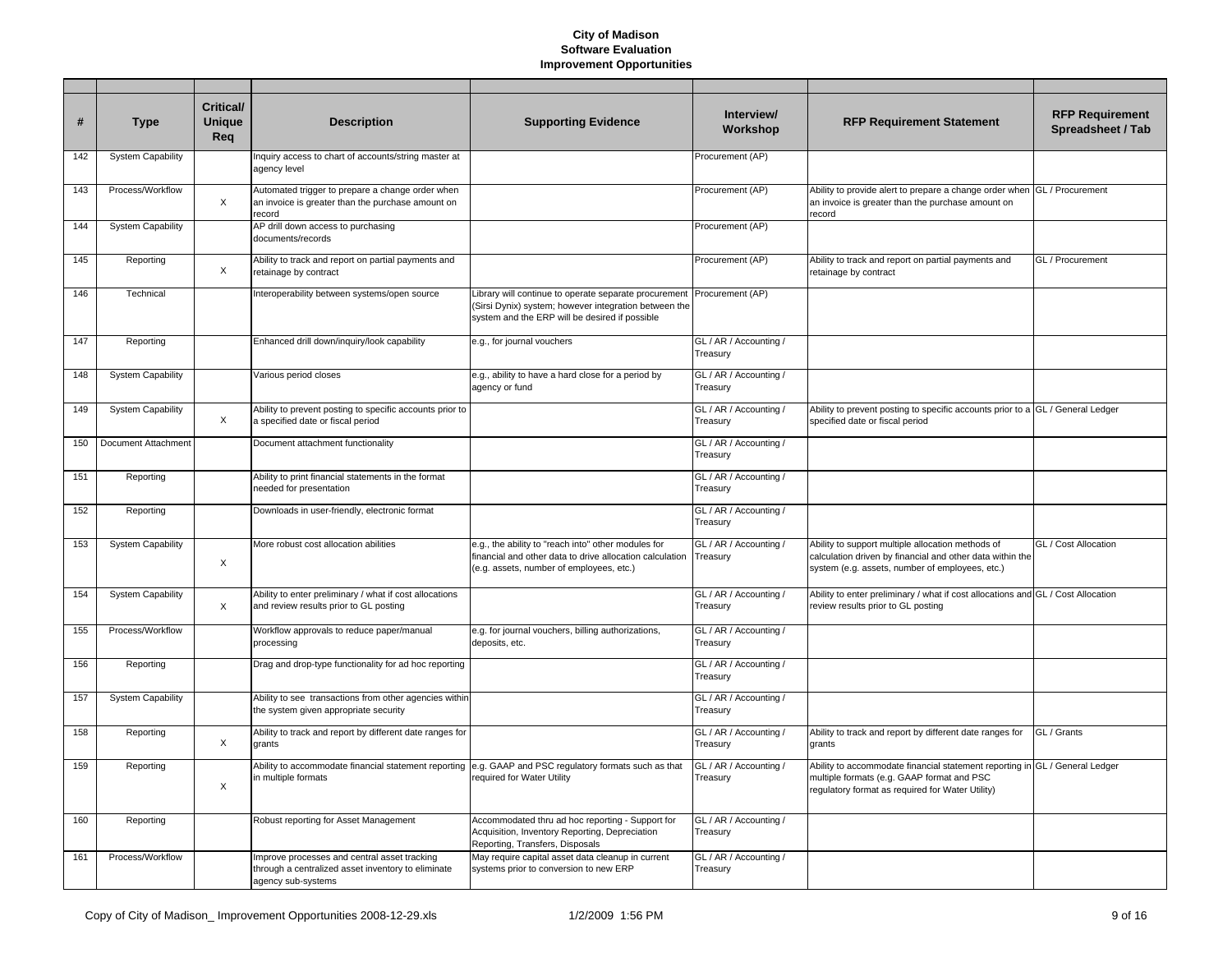| #   | <b>Type</b>              | <b>Critical/</b><br><b>Unique</b><br>Req | <b>Description</b>                                                                                                                                 | <b>Supporting Evidence</b>                                                                                                                       | Interview/<br>Workshop             | <b>RFP Requirement Statement</b>                                                                                                                   | <b>RFP Requirement</b><br><b>Spreadsheet / Tab</b> |
|-----|--------------------------|------------------------------------------|----------------------------------------------------------------------------------------------------------------------------------------------------|--------------------------------------------------------------------------------------------------------------------------------------------------|------------------------------------|----------------------------------------------------------------------------------------------------------------------------------------------------|----------------------------------------------------|
| 162 | <b>System Capability</b> | $\boldsymbol{\mathsf{X}}$                | Ability to track asset location in Fixed Assets module                                                                                             |                                                                                                                                                  | GL / AR / Accounting /<br>Treasury | Ability to track asset location in Fixed Assets module                                                                                             | GL / Capital Assets                                |
| 163 | <b>System Capability</b> | X                                        | Ability to track agency which services asset in Fixed<br>Assets module                                                                             |                                                                                                                                                  | GL / AR / Accounting /<br>Treasury | Ability to track agency which services asset in Fixed<br>Assets module                                                                             | GL / Capital Assets                                |
| 164 | <b>System Capability</b> | X                                        | Ability to enter an asset with a purchase value less<br>than the true replacement value (e.g. donated asset<br>where purchase price is \$0 or \$1) |                                                                                                                                                  | GL / AR / Accounting /<br>Treasury | Ability to enter an asset with a purchase value less<br>than the true replacement value (e.g. donated asset<br>where purchase price is \$0 or \$1) | GL / Capital Assets                                |
| 165 | <b>System Capability</b> | $\times$                                 | Ability to link multiple funding sources to assets                                                                                                 | e.g. for grants                                                                                                                                  | GL / AR / Accounting /<br>Treasury | Ability to link multiple funding sources to assets                                                                                                 | GL / Capital Assets                                |
| 166 | <b>System Capability</b> | $\times$                                 | Ability to define Parent-child relationship<br>management for fixed assets (e.g. plow truck =<br>chassis, body, plow)                              |                                                                                                                                                  | GL / AR / Accounting /<br>Treasury | Ability to define Parent-child relationship management<br>for fixed assets (e.g. plow truck = chassis, body, plow)                                 | GL / Capital Assets                                |
| 167 | Process/Workflow         |                                          | Workflow improvements in Asset Management area<br>(procurement through disposal)                                                                   |                                                                                                                                                  | GL / AR / Accounting /<br>Treasury |                                                                                                                                                    |                                                    |
| 168 | <b>System Capability</b> |                                          | Depreciation to the grant level and by function or<br>fund                                                                                         | Currently an offline Access DB                                                                                                                   | GL / AR / Accounting /<br>Treasury |                                                                                                                                                    |                                                    |
| 169 | Document Attachment      |                                          | Robust attachment capabilities for asset records                                                                                                   | e.g. ability to include a photograph of the asset                                                                                                | GL / AR / Accounting /<br>Treasury |                                                                                                                                                    |                                                    |
| 170 | <b>System Capability</b> | X                                        | Ability for multiple agencies to view records regarding<br>assets when multiple agencies have a relationship<br>with the asset                     |                                                                                                                                                  | GL / AR / Accounting /<br>Treasury | Ability for multiple agencies to view records regarding<br>assets when multiple agencies have a relationship with<br>the asset                     | GL / Capital Assets                                |
| 171 | <b>System Capability</b> | $\times$                                 | Inclusion of replacement value for individual assets                                                                                               | vs. just historical cost (for risk management purposes)<br>May need to consider methods for calculating                                          | GL / AR / Accounting /<br>Treasury | Ability to track replacement value for individual assets                                                                                           | GL / Capital Assets                                |
| 172 | Reporting                |                                          | Reporting functions for facilitating physical inventory<br>(Report of on-hand inventory or assets)                                                 |                                                                                                                                                  | GL / AR / Accounting /<br>Treasury |                                                                                                                                                    |                                                    |
| 173 | <b>System Capability</b> | X                                        | Ability to make adjustments for assets at Year End                                                                                                 |                                                                                                                                                  | GL / AR / Accounting /<br>Treasury | Ability to make adjustments for assets at Year End                                                                                                 | GL / Capital Assets                                |
| 174 | <b>System Capability</b> | X                                        | Ability to link and populate procurement transaction<br>detail in asset records for fixed assets                                                   |                                                                                                                                                  | GL / AR / Accounting /<br>Treasury | Ability to link and populate procurement transaction<br>detail in asset records for fixed assets                                                   | GL / Capital Assets                                |
| 175 | Reporting                | X                                        | Filters to report on assets by appropriate project,<br>grant, etc.                                                                                 |                                                                                                                                                  | GL / AR / Accounting /<br>Treasury | Filters to report on assets by appropriate project, grant, GL / Capital Assets<br>etc.                                                             |                                                    |
| 176 | <b>System Capability</b> |                                          | Integrated cash receipting enterprise-wide                                                                                                         |                                                                                                                                                  | GL / AR / Accounting /<br>Treasury |                                                                                                                                                    |                                                    |
| 177 | <b>System Capability</b> | $\times$                                 | Cash recipts entry provides "template" capability -<br>including common account numbers to faciliate<br>efficient data entry                       |                                                                                                                                                  | GL / AR / Accounting /<br>Treasury | Ability for Cash Receipts entry to have "template"<br>capability - including common account numbers to<br>faciliate efficient data entrv           | GL / Cash Receipting                               |
| 178 | <b>System Capability</b> | X                                        | Cash receipts module is able to integrate with<br>external City of Madison systems which may perform<br>some cash receipting functions             | e.g. Accela, Elite, USI, RecTrac, etc.                                                                                                           | GL / AR / Accounting /<br>Treasury | Ability to integrate Cash receipts module with external<br>City of Madison systems which may perform some<br>cash receipting functions             | GL / Cash Receipting                               |
| 179 | <b>System Capability</b> | X                                        | Software provides for online / web based citizen<br>payment for various types of payments to City                                                  | Currently, City has developed MadisonPay.com to<br>faciliate this processing, but open to standard vendor<br>web capabilities for citizen access | GL / AR / Accounting /<br>Treasury | Ability to provide online / web based citizen payment<br>for various types of payments to City                                                     | GL / Cash Receipting                               |
| 180 | <b>System Capability</b> |                                          | Ability to process cash receipts for Retiree Life<br>Insurance billings issued by City                                                             |                                                                                                                                                  | GL / AR / Accounting /<br>Treasury |                                                                                                                                                    |                                                    |
| 181 | <b>System Capability</b> |                                          | Ability to process cash receipts for Health Insurance<br>(if employee status requires employee payment)<br>issued by City                          |                                                                                                                                                  | GL / AR / Accounting /<br>Treasury |                                                                                                                                                    |                                                    |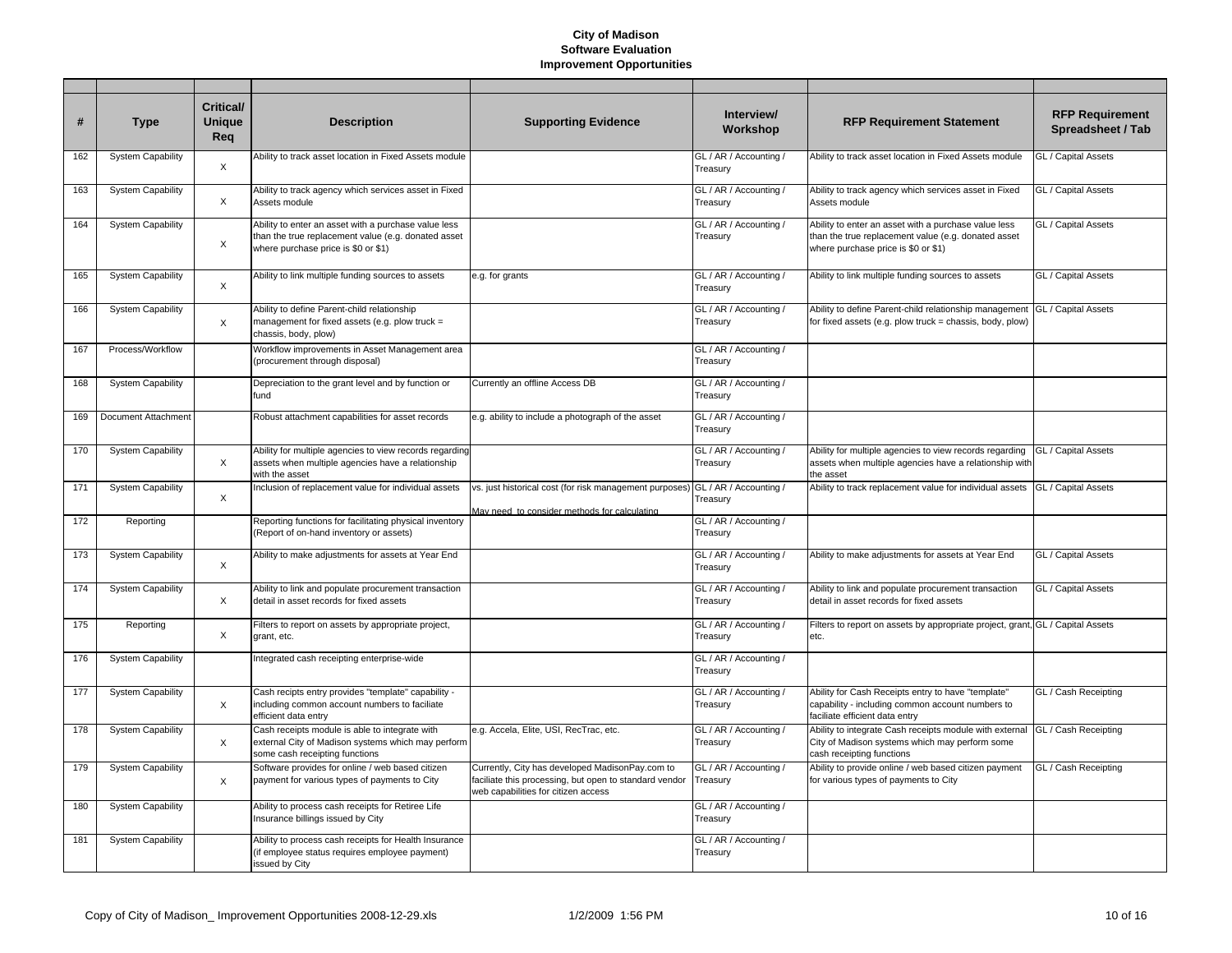| #   | <b>Type</b>              | Critical/<br><b>Unique</b><br>Req | <b>Description</b>                                                                                                                                                                         | <b>Supporting Evidence</b>                                                                                                     | Interview/<br>Workshop             | <b>RFP Requirement Statement</b>                                                                                                                                                                                 | <b>RFP Requirement</b><br>Spreadsheet / Tab |
|-----|--------------------------|-----------------------------------|--------------------------------------------------------------------------------------------------------------------------------------------------------------------------------------------|--------------------------------------------------------------------------------------------------------------------------------|------------------------------------|------------------------------------------------------------------------------------------------------------------------------------------------------------------------------------------------------------------|---------------------------------------------|
| 182 | <b>System Capability</b> | X                                 | Inclusion of a debt module - 1) ability to allocate debt<br>to capital projects                                                                                                            |                                                                                                                                | GL / AR / Accounting /<br>Treasury | Inclusion of a debt module - 1) ability to allocate debt to GL / Banking<br>capital projects                                                                                                                     |                                             |
| 183 | <b>System Capability</b> | X                                 | Inclusion of a debt module - 2) Calculation of debt<br>payment schedule                                                                                                                    |                                                                                                                                | GL / AR / Accounting /<br>Treasury | Inclusion of a debt module - 2) Calculation of debt<br>payment schedule                                                                                                                                          | GL / Banking                                |
| 184 | <b>System Capability</b> | X                                 | Inclusion of a debt module - 3) Integration to AP for<br>debt payments                                                                                                                     |                                                                                                                                | GL / AR / Accounting /<br>Treasury | Inclusion of a debt module - 3) Integration to AP for<br>debt payments                                                                                                                                           | GL / Banking                                |
| 185 | <b>System Capability</b> |                                   | More seamless integration with bank systems for<br>transmission and receipt of files                                                                                                       | Currently manual                                                                                                               | GL / AR / Accounting /<br>Treasury |                                                                                                                                                                                                                  |                                             |
| 186 | Document Attachment      |                                   | Need the ability to attach documents and link to other<br>source information when analyzing and reporting<br>grant data                                                                    |                                                                                                                                | GL / AR / Accounting /<br>Treasury |                                                                                                                                                                                                                  |                                             |
| 187 | Technical                |                                   | Need to maintain an audit trail of the history of<br>individual grant activity                                                                                                             |                                                                                                                                | GL / AR / Accounting /<br>Treasury |                                                                                                                                                                                                                  |                                             |
| 188 | <b>System Capability</b> |                                   | Need grant tracking ability and the ability to assign<br>related grant information (including specific grant<br>numbers) as well as report on all of this information<br>within the system | Tracking of most detailed Grant related information is<br>done manually or via Excel today.                                    | GL / AR / Accounting /<br>Treasury |                                                                                                                                                                                                                  |                                             |
| 189 | <b>System Capability</b> |                                   | Need the ability to incorporate the performance<br>period in grant data (i.e. to acknowledge the grant life<br>when different from the fiscal or calendar year)                            |                                                                                                                                | GL / AR / Accounting /<br>Treasury |                                                                                                                                                                                                                  |                                             |
| 190 | Reporting                |                                   | Need robust grant reporting functionalities for<br>financial and program information                                                                                                       |                                                                                                                                | GL / AR / Accounting /<br>Treasury |                                                                                                                                                                                                                  |                                             |
| 191 | <b>System Capability</b> | $\times$                          | Ability to support recurring invoice processing<br>(related to contracts) within the system                                                                                                |                                                                                                                                | GL / AR / Accounting /<br>Treasury | Ability to support recurring invoice processing (related GL / Accounts Receivable<br>to contracts) within the system                                                                                             |                                             |
| 192 | Process/Workflow         |                                   | Incorporate process workflow for approvals for<br>Interdepartmental Billings                                                                                                               |                                                                                                                                | GL / AR / Accounting /<br>Treasury |                                                                                                                                                                                                                  |                                             |
| 193 | Process/Workflow         |                                   | Desire to automate invoicing for elevator inspections                                                                                                                                      | ~1700 invoices/year                                                                                                            | GL / AR / Accounting /<br>Treasury |                                                                                                                                                                                                                  |                                             |
| 194 | Process/Workflow         |                                   | Incorporate process workflow for approvals of<br>miscellaneous Agency billings. Agency would key in<br>billing data/authorization, then approved by A/R and<br>invoice processed.          |                                                                                                                                | GL / AR / Accounting /<br>Treasury |                                                                                                                                                                                                                  |                                             |
| 195 | <b>System Capability</b> | X                                 | Ability to track Grant comments and narrative                                                                                                                                              |                                                                                                                                | GL / AR / Accounting /<br>Treasury | Ability to track Grant comments and narrative                                                                                                                                                                    | GL / Grants                                 |
| 196 | <b>System Capability</b> | X                                 | Ability to track specific characteristics of a grant (e.g.<br>100% reimburseable, Requires City matching funds,<br>Performance based criteria required)                                    |                                                                                                                                | GL / AR / Accounting /<br>Treasury | Ability to track specific characteristics of a grant (e.g.<br>100% reimburseable, Requires City matching funds,<br>Performance based criteria required)                                                          | GL / Grants                                 |
| 197 | <b>System Capability</b> | X                                 | Ability to amend grant information in the system (e.g.<br>re-allocate a grant)                                                                                                             |                                                                                                                                | GL / AR / Accounting /<br>Treasury | Ability to amend grant information in the system (e.g. reGL / Grants<br>allocate a grant)                                                                                                                        |                                             |
| 198 | <b>System Capability</b> | X                                 | Ability to allocate interest income to grants (e.g. grant<br>funding is provided up front)                                                                                                 |                                                                                                                                | GL / AR / Accounting /<br>Treasury | Ability to allocate interest income to grants (e.g. grant<br>funding is provided up front)                                                                                                                       | GL / Grants                                 |
| 199 | <b>System Capability</b> | $\boldsymbol{\mathsf{X}}$         | Ability to differentiate through an AR code or<br>transaction type different types of AR (by billing type,<br>etc.)                                                                        | Envisioned to support reporting by AR type, different<br>workflow by AR type, different collection methods by<br>AR type, etc. | GL / AR / Accounting /<br>Treasury | Ability to differentiate through an AR code or<br>transaction type different types of AR (by billing type,<br>etc.)                                                                                              | GL / Accounts Receivable                    |
| 200 | Process/Workflow         | X                                 | Budget controls to automate notification of exhausted<br>funds within set date parameters with the ability to<br>set budget controls at various levels (account,<br>department, etc.)      |                                                                                                                                | <b>Budget</b>                      | Ability to set Budget controls to automate notification of GL / Budget<br>exhausted funds within set date parameters with the<br>ability to set budget controls at various levels (account,<br>department, etc.) |                                             |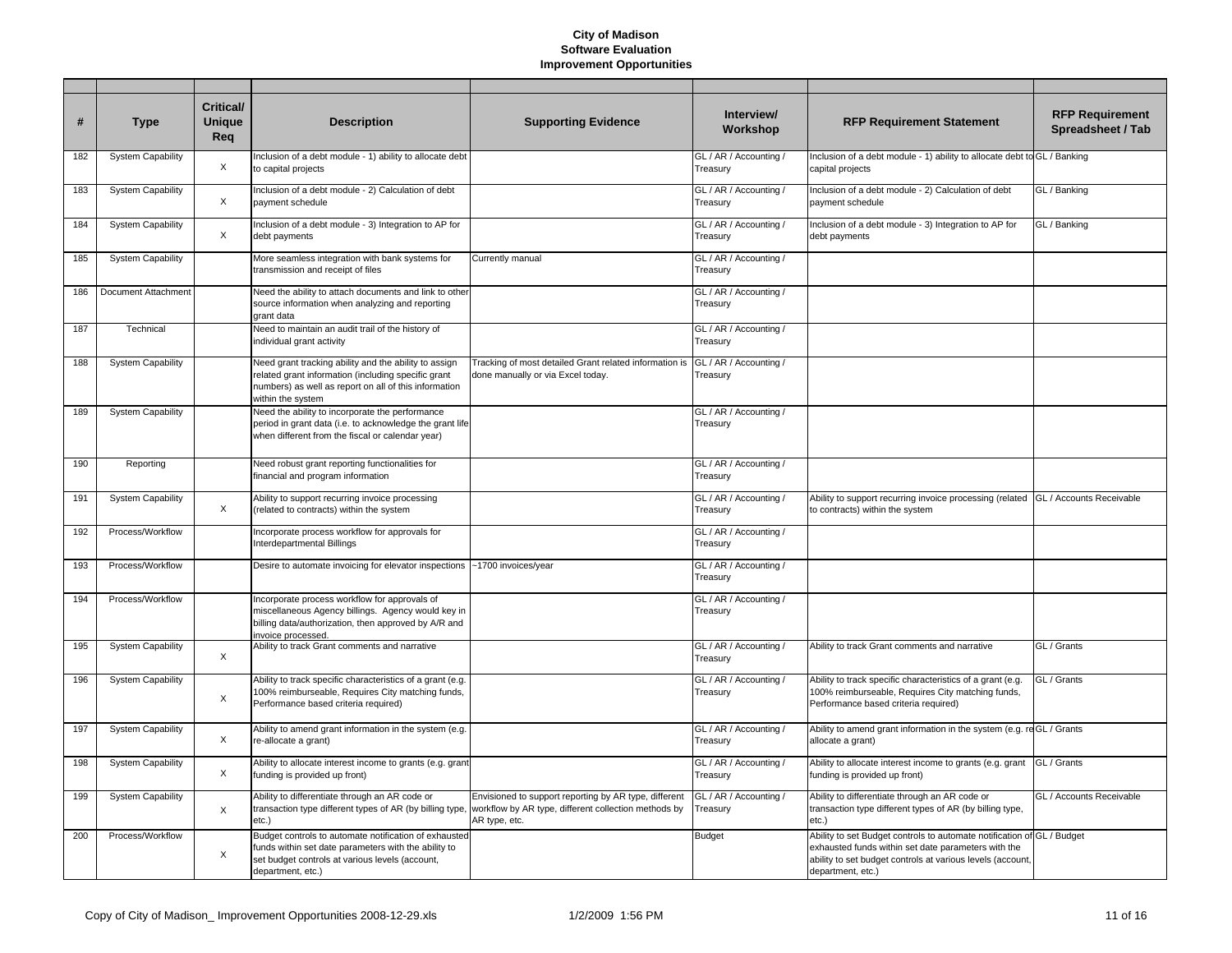| #   | <b>Type</b>              | Critical/<br><b>Unique</b><br>Req | <b>Description</b>                                                                                                                                           | <b>Supporting Evidence</b>                                                                                                                                              | Interview/<br>Workshop | <b>RFP Requirement Statement</b>                                                                                                                                                       | <b>RFP Requirement</b><br>Spreadsheet / Tab |
|-----|--------------------------|-----------------------------------|--------------------------------------------------------------------------------------------------------------------------------------------------------------|-------------------------------------------------------------------------------------------------------------------------------------------------------------------------|------------------------|----------------------------------------------------------------------------------------------------------------------------------------------------------------------------------------|---------------------------------------------|
| 201 | <b>System Capability</b> | $\times$                          | Ability to produce Proforma and "what if" budget<br>scenarios enterprise-wide. Upon performing a<br>scenario, the ability to load as a new budget iteration. |                                                                                                                                                                         | <b>Budget</b>          | Ability to produce Proforma and "what if" budget<br>scenarios enterprise-wide. Upon performing a<br>scenario, system would provide ability to load as a new<br>budget iteration/phase. | GL / Budget                                 |
| 202 | Reporting                |                                   | User-friendly and flexible report writer                                                                                                                     | e.g. pivot-table like functionality                                                                                                                                     | <b>Budget</b>          |                                                                                                                                                                                        |                                             |
| 203 | Reporting                |                                   | Ability to report information in different formats                                                                                                           | e.g. when budget data need to be reported differently Budget<br>to different agencies                                                                                   |                        |                                                                                                                                                                                        |                                             |
| 204 | Reporting                | $\times$                          | Ability to incorporate fund beginning and ending<br>balances into budget reporting. Applies to General<br>Fund and various other funds across all accounts.  |                                                                                                                                                                         | <b>Budget</b>          | Ability to incorporate fund beginning and ending<br>balances into budget reporting. Applies to General<br>Fund and various other funds across all accounts.                            | GL / Budget                                 |
| 205 | <b>System Capability</b> |                                   | Ability to show carry-over funds in budget.                                                                                                                  | Typically related to grants and non-lapsing funds<br>carrying over multiple fiscal years.                                                                               | <b>Budget</b>          |                                                                                                                                                                                        |                                             |
| 206 | Reporting                |                                   | Consider changes to the budget format currently<br>presented                                                                                                 | Discussed fact that City stakeholders should not<br>expect the Budget document to look exactly the same<br>as current                                                   | <b>Budget</b>          |                                                                                                                                                                                        |                                             |
| 207 | Training                 |                                   | System training and tutorial to assist in managing<br>staff turnover/learning curve                                                                          | General system request (not specific to budgeting) -<br>e.g. documentation, on-line help features                                                                       | <b>Budget</b>          |                                                                                                                                                                                        |                                             |
| 208 | Document Attachment      |                                   | Ability to attach documents in new ERP system                                                                                                                |                                                                                                                                                                         | <b>Budget</b>          |                                                                                                                                                                                        |                                             |
| 209 | Document Attachment      |                                   | Integration between new ERP system and current<br>document management system                                                                                 |                                                                                                                                                                         | <b>Budget</b>          |                                                                                                                                                                                        |                                             |
| 210 | <b>System Capability</b> | $\times$                          | Functionality to note/comment in the system why<br>budget changes were made through budget iterations assumptions or more formal comments related to         | Comments may include informal comments/budgeting Budget<br>budget amendments - Focus on Discrete Decision<br>Items                                                      |                        | Ability to enter notes/comments in the system why<br>budget changes were made through budget iterations                                                                                | GL / Budget                                 |
| 211 | Reporting                |                                   | Incorporate performance metrics into budget process Desire to incorporate both quantitative metric along                                                     | with some narrative/background, ultimately to measure<br>service delivery impact.                                                                                       | <b>Budget</b>          |                                                                                                                                                                                        |                                             |
| 212 | <b>System Capability</b> |                                   | System integration to pre-populate/retrieve budget<br>input data: positions, actuals, projections, functional<br>area data                                   | to avoid printing and re-entry of this information as is<br>done currently                                                                                              | <b>Budget</b>          |                                                                                                                                                                                        |                                             |
| 213 | Reporting                |                                   | Consistent classifications and level of detail between<br>budget and GL                                                                                      | Expected to be accomplished through COA mapping<br>and design                                                                                                           | <b>Budget</b>          |                                                                                                                                                                                        |                                             |
| 214 | <b>System Capability</b> |                                   | Ability to easily extract system information into tools<br>like Excel and Access                                                                             |                                                                                                                                                                         | <b>Budget</b>          |                                                                                                                                                                                        |                                             |
| 215 | <b>System Capability</b> |                                   | Ability to import budget related data into system from<br>Excel for complex budget development                                                               | Expect this to possibly apply to budget sub-level detail Budget<br>(e.g. capital project detail or line item detail) which may<br>not be displayed in budget documents. |                        |                                                                                                                                                                                        |                                             |
| 216 | <b>System Capability</b> |                                   | Ability to project salary and benefits for individual<br>employees and aggregate the projections by agency                                                   |                                                                                                                                                                         | <b>Budget</b>          |                                                                                                                                                                                        |                                             |
| 217 | <b>System Capability</b> |                                   | Ability to capture actual salary and benefit data for<br>individual employees and aggregate the actuals by<br>agency                                         |                                                                                                                                                                         | <b>Budget</b>          |                                                                                                                                                                                        |                                             |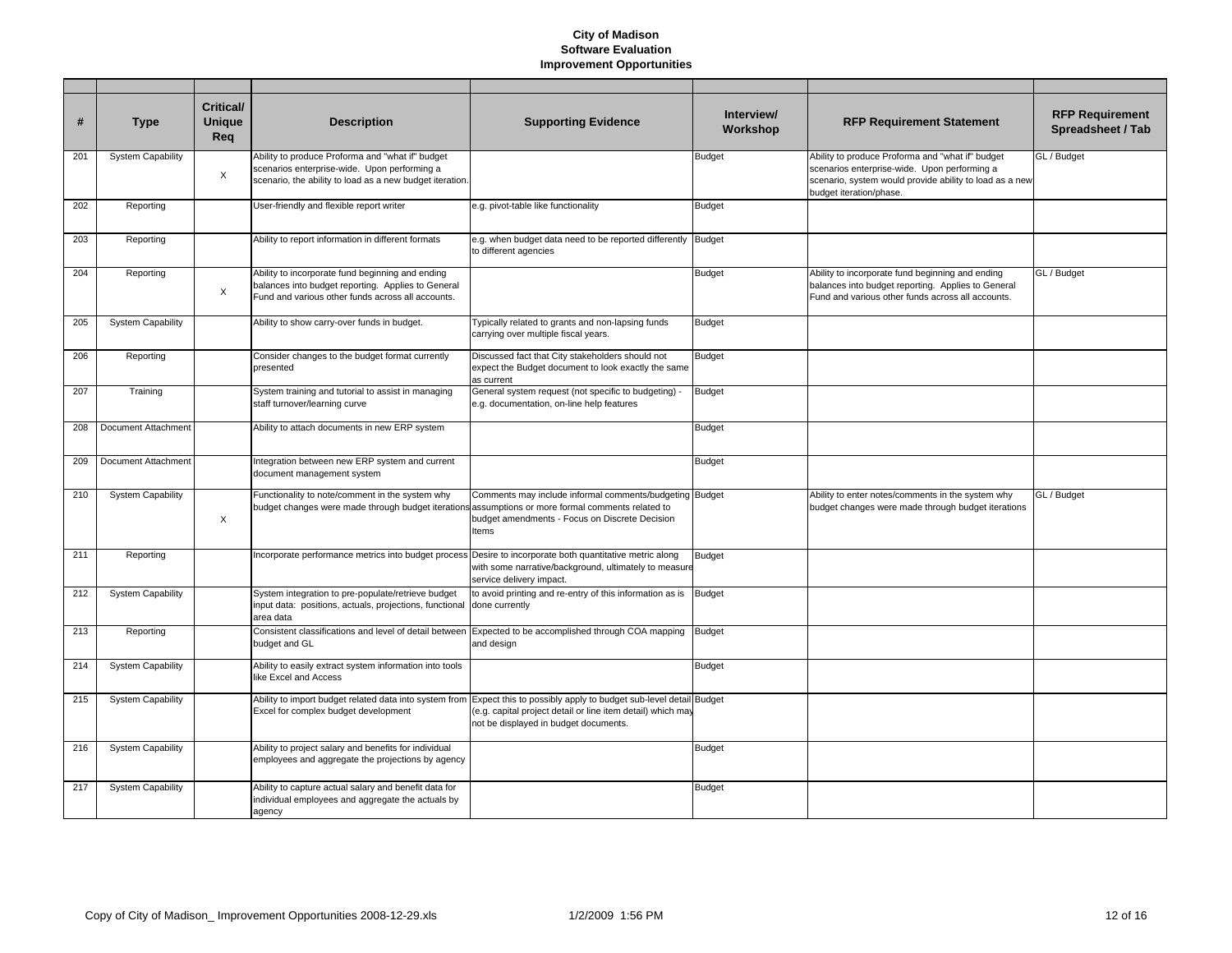| #   | <b>Type</b>              | <b>Critical/</b><br><b>Unique</b><br>Rea | <b>Description</b>                                                                                                                                                                                                                                                                  | <b>Supporting Evidence</b>                                                                                                                                                                                                                                                                                       | Interview/<br>Workshop | <b>RFP Requirement Statement</b>                                                                                                                                                                                                                                                       | <b>RFP Requirement</b><br>Spreadsheet / Tab |
|-----|--------------------------|------------------------------------------|-------------------------------------------------------------------------------------------------------------------------------------------------------------------------------------------------------------------------------------------------------------------------------------|------------------------------------------------------------------------------------------------------------------------------------------------------------------------------------------------------------------------------------------------------------------------------------------------------------------|------------------------|----------------------------------------------------------------------------------------------------------------------------------------------------------------------------------------------------------------------------------------------------------------------------------------|---------------------------------------------|
| 218 | Reporting                | $\times$                                 | Ability to design layout and print one comprehensive<br>budget document using a desktop publishing like tool<br>Budget document would need to include narratives,<br>financial budgeting data (tables/charts), etc.                                                                 | Currently it is necessary to produce and print the<br>budget document in multiple sections comprising 40+<br>files/tabs/spreadsheets<br>WS#2 - Additional note that this functionality would be<br>desired for:<br>Budget Briefing Documents<br>Budget Document Publication<br><b>Budget Amendment Documents</b> | <b>Budget</b>          | Ability to design layout and print one comprehensive<br>budget document using a desktop publishing like tool.<br>Budget document would need to include narratives,<br>financial budgeting data (tables/charts), etc.                                                                   | GL / Budget                                 |
| 219 | Technical                |                                          | Robust query ability                                                                                                                                                                                                                                                                | e.g. to easily query enterprise-wide travel expenditures Budget<br>for a period                                                                                                                                                                                                                                  |                        |                                                                                                                                                                                                                                                                                        |                                             |
| 220 | Technical                | $\times$                                 | Improved audit trail of changes to budget iterations<br>and identify the change author and date                                                                                                                                                                                     | e.g. identify the changes and change author from<br>request stage, to Executive budget, through adoption<br>and amendments                                                                                                                                                                                       | <b>Budget</b>          | Ability to track audit trail of changes to budget<br>iterations and identify the data changed, change<br>author, and date                                                                                                                                                              | GL / Budget                                 |
| 221 | Process/Workflow         | X                                        | Integrate with County budgeting process for Health                                                                                                                                                                                                                                  | Unique need for Health Department<br>Team discussed in WS#2 and this is City of Madison<br>budget input data that could be manually entered (as<br>today) or imported via Excel tool into a known format.                                                                                                        | <b>Budget</b>          | Ability to load external budget data into the system<br>from Excel                                                                                                                                                                                                                     | GL / Budget                                 |
| 222 | Reporting                |                                          | Improved ease of gathering information needed for<br>single audit                                                                                                                                                                                                                   | Typical reporting information would need to include<br>beginning balances, receipts, expenses, ending<br>balances                                                                                                                                                                                                | <b>Budget</b>          |                                                                                                                                                                                                                                                                                        |                                             |
| 223 | Process/Workflow         |                                          | Workflow integration between Budget and HR to<br>ensure authorization for new positions                                                                                                                                                                                             | Currently a manual communication process                                                                                                                                                                                                                                                                         | <b>Budget</b>          |                                                                                                                                                                                                                                                                                        |                                             |
| 224 | Process/Workflow         |                                          | Operationalize the budget                                                                                                                                                                                                                                                           | e.g. Linkage with ordinance changes to determine<br>budget impacts                                                                                                                                                                                                                                               | <b>Budget</b>          |                                                                                                                                                                                                                                                                                        |                                             |
| 225 | Reporting                | $\times$                                 | Ability to identify and report on capital and operating<br>expense projects that can/will be funded fully or<br>partially (percentage) with Federal or State grants.                                                                                                                |                                                                                                                                                                                                                                                                                                                  | <b>Budget</b>          | Ability to identify and report on capital and operating<br>expense projects that can/will be funded fully or<br>partially (percentage) with Federal or State grants.                                                                                                                   | GL / Budget                                 |
| 226 | Reporting                | X                                        | Ability to produce a separate budget for each fund<br>with separate time periods specified.                                                                                                                                                                                         | Currently there are approximately 200 funds                                                                                                                                                                                                                                                                      | <b>Budget</b>          | Ability to produce a separate budget for each fund with GL / Budget<br>separate time periods specified.                                                                                                                                                                                |                                             |
| 227 | <b>System Capability</b> | $\boldsymbol{\mathsf{X}}$                | Ability to project City revenues for budgeting process:<br>investment income, loan repayment, TIF, 5-year fund<br>condition, Lease payments received, Impact Fees,<br>etc.                                                                                                          |                                                                                                                                                                                                                                                                                                                  | <b>Budget</b>          | Ability to track projections of City revenues for<br>budgeting process: investment income, loan<br>repayment, TIF, 5-year fund condition, Lease<br>payments received, Impact Fees, etc.                                                                                                | GL / Budget                                 |
| 228 | <b>System Capability</b> | $\boldsymbol{\mathsf{X}}$                | Budget module in ERP which supports collaborative<br>budget development and review from many users                                                                                                                                                                                  |                                                                                                                                                                                                                                                                                                                  | <b>Budget</b>          | Ability to provide a Budget module in ERP which<br>supports collaborative budget development and review<br>from many users                                                                                                                                                             | GL / Budget                                 |
| 229 | <b>System Capability</b> | $\times$                                 | HR ability to integrate Position Tracking for budgeting<br>purposes                                                                                                                                                                                                                 |                                                                                                                                                                                                                                                                                                                  | <b>Budget</b>          | Ability for the HR module to integrate with Position<br>Tracking for budgeting purposes                                                                                                                                                                                                | GL / Budget                                 |
| 230 | <b>System Capability</b> | X                                        | Ability to support multiple budget types (or ID's) in the Examples for this need may include Metro or Water<br>system for analysis and projections                                                                                                                                  | Utility which want the budget broken down or view<br>differently.                                                                                                                                                                                                                                                | <b>Budget</b>          | Ability to support multiple budget types (or ID's) in the<br>system for analysis and projections                                                                                                                                                                                       | GL / Budget                                 |
| 231 | <b>System Capability</b> | $\boldsymbol{\mathsf{X}}$                | Ability to support multiple budget iterations/phases in<br>the system, with the ability to "lock" in an<br>iteration/phase at a specific point in time to prevent<br>changes.                                                                                                       |                                                                                                                                                                                                                                                                                                                  | <b>Budget</b>          | Ability to support multiple budget iterations/phases in<br>the system, with the ability to "lock" in an<br>iteration/phase at a specific point in time to prevent<br>changes.                                                                                                          | GL / Budget                                 |
| 232 | <b>System Capability</b> | $\times$                                 | Improved ability to manage Budget Amendment<br>Process - Ability to record a proposed budget<br>amendment in ERP, print a formatted<br>report/summary, utilize Workflow approval/deny.<br>Once a Budget Amendment is approved, the system<br>would automatically update the budget. |                                                                                                                                                                                                                                                                                                                  | <b>Budget</b>          | Ability to manage Budget Amendment Process - Ability GL / Budget<br>to record a proposed budget amendment in ERP, print<br>a formatted report/summary, utilize Workflow<br>approval/deny. Once a Budget Amendment is<br>approved, the system would automatically update the<br>budget. |                                             |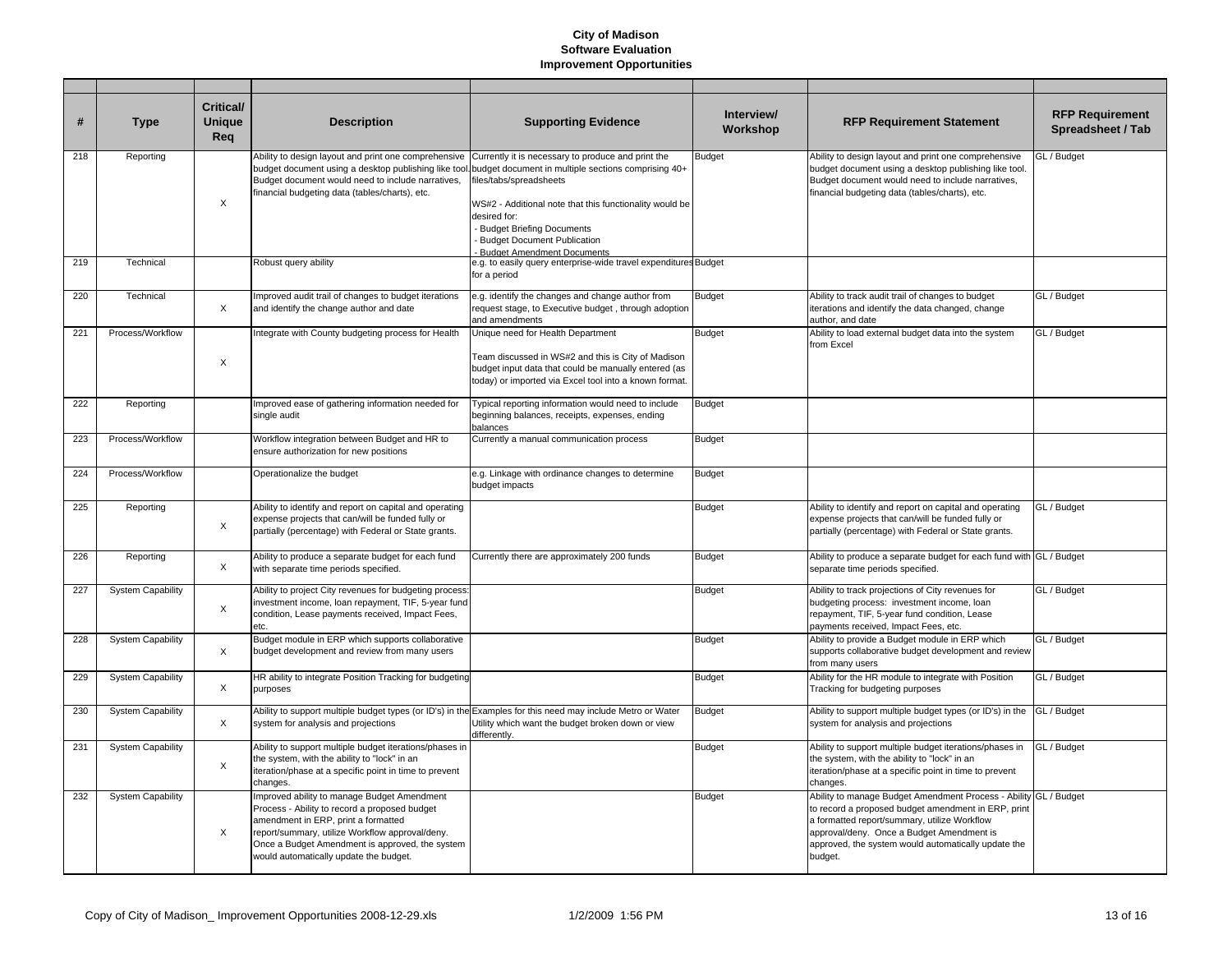| #   | <b>Type</b>              | <b>Critical/</b><br><b>Unique</b><br>Reg | <b>Description</b>                                                                                                                                                                             | <b>Supporting Evidence</b>                                                                                                                                                                                                                                                                                                                                      | Interview/<br>Workshop | <b>RFP Requirement Statement</b>                                                                                                                                                                                                                                                                                                                                                                                                                        | <b>RFP Requirement</b><br>Spreadsheet / Tab |
|-----|--------------------------|------------------------------------------|------------------------------------------------------------------------------------------------------------------------------------------------------------------------------------------------|-----------------------------------------------------------------------------------------------------------------------------------------------------------------------------------------------------------------------------------------------------------------------------------------------------------------------------------------------------------------|------------------------|---------------------------------------------------------------------------------------------------------------------------------------------------------------------------------------------------------------------------------------------------------------------------------------------------------------------------------------------------------------------------------------------------------------------------------------------------------|---------------------------------------------|
| 233 | <b>System Capability</b> | X                                        | Ability to track Grant related data within the new<br>svstem:<br>Grant dollars<br>CFDA#<br>Awarding Agency<br>Secondary Agency<br>Award #<br>Contract#<br>Effective Dates (Beginning / Ending) |                                                                                                                                                                                                                                                                                                                                                                 | <b>Budget</b>          | Ability to track Grant related data within the new<br>system:<br>- Grant dollars<br>- CFDA#<br>- Awarding Agency<br>Secondary Agency<br>Award #<br>Contract #<br>Effective Dates (Beginning / Ending)                                                                                                                                                                                                                                                   | GL / Grants                                 |
| 234 | <b>System Capability</b> | X                                        | Ability to change the Ending Date on Grants                                                                                                                                                    |                                                                                                                                                                                                                                                                                                                                                                 | <b>Budget</b>          | Ability to change the Ending Date on Grants                                                                                                                                                                                                                                                                                                                                                                                                             | GL / Grants                                 |
| 235 | <b>System Capability</b> | Χ                                        | System alert to identify when the grant funding for a<br>position is lapsing due to a mid-fiscal year ending<br>date.                                                                          |                                                                                                                                                                                                                                                                                                                                                                 | Budget                 | Ability to create a System alert to identify when the<br>grant funding for a position is lapsing due to a mid-<br>fiscal year ending date.                                                                                                                                                                                                                                                                                                              | HR / Position Tracking                      |
| 236 | <b>System Capability</b> | X                                        | Mass change or update capabilities within the system<br>related to budget changes or funding changes.                                                                                          |                                                                                                                                                                                                                                                                                                                                                                 | <b>Budget</b>          | Ability to process a Mass change or update within the<br>system - related to budget changes or funding<br>changes.                                                                                                                                                                                                                                                                                                                                      | GL / Budget                                 |
| 237 | <b>System Capability</b> | $\times$                                 | Integrated spell checking within the ERP system or<br>reporting tools                                                                                                                          | Improvement specific to narratives and other text in<br>budget related documents, which extends review time<br>and effort                                                                                                                                                                                                                                       | Budget                 | Ability to provide Integrated spell checking within the<br>ERP system input fields                                                                                                                                                                                                                                                                                                                                                                      | Technical                                   |
| 238 | <b>System Capability</b> |                                          | User-defined fields for employee and payroll data tha<br>may not be standardized across City agencies                                                                                          | Specific employee data elements are needed for<br>transit, e.g. seniority ranking, which affects how<br>scheduling occurs. Currently accommodated through<br>Access/Excel database.                                                                                                                                                                             | Utilities - Transit    |                                                                                                                                                                                                                                                                                                                                                                                                                                                         |                                             |
| 239 | Process/Workflow         |                                          | Consider financial hard close on monthly basis to<br>prevent posting to a prior closed period                                                                                                  | Transit has challenge to close a month due to late<br>posting of items such as interdepartmental billings,<br>Dane County postage and printing charges, and utility<br>charges                                                                                                                                                                                  | Utilities - Transit    |                                                                                                                                                                                                                                                                                                                                                                                                                                                         |                                             |
| 240 | <b>System Capability</b> | X                                        | Record of detailed procurement data from P-card<br>purchases prior to receipt of the P-Card statement                                                                                          | Transit currently maintains a separate database of P-<br>Card purchases to document the specific details of P-<br>Card purchases because there is often no receipt<br>(e.g., if a phone purchase) and P-Card statements<br>aggregate the total by vendor (e.g., would see Vendor<br>ABC with total of \$X, vs. # and price of each item<br>composing the total) | Utilities - Transit    | Ability to record details of P-card purchases in ERP<br>system prior to receipt of the P-Card data from bank                                                                                                                                                                                                                                                                                                                                            | GL / Accounts Payable                       |
| 241 | <b>System Capability</b> | X                                        | Ability to split a P-Card transaction to multiple GL<br>accounts                                                                                                                               |                                                                                                                                                                                                                                                                                                                                                                 | Utilities - Transit    | Ability to split a P-Card transaction to multiple GL<br>accounts                                                                                                                                                                                                                                                                                                                                                                                        | GL / Accounts Payable                       |
| 242 | <b>System Capability</b> | X                                        | Identification of individual funding sources for grant-<br>related purchases that are fixed assets                                                                                             | Also will impact depreciation (by funding source)                                                                                                                                                                                                                                                                                                               | Utilities - Transit    | Ability to identify individual funding sources for grant-<br>related purchases that are fixed assets                                                                                                                                                                                                                                                                                                                                                    | GL / Capital Assets                         |
| 243 | <b>System Capability</b> | X                                        | Improve processes and supporting Self-service for<br>customers for sales and inventory management of<br><b>Metro Cards for "outlet" card sales</b>                                             | Desire to grant outlet retailers (~96 outlets) of transit<br>tickets controlled access to the system to manage<br>their ticket inventories<br>Self Service Ticket Inventory<br>Ticket # (like serial number) Tracking<br>Setup of Recurring AR Invoice for billing<br>Ability to track sales by Outlet (Customer) and Type<br>of Pass                           | Utilities - Transit    | Nollity to track inventory (by type of ticket and ticket #) GL / Accounts Receivable<br>of Metro Pass Cards<br>Ability for an external user (Sales Outlet) to track and<br>update inventory of Metro Pass Cards *at their<br>ocation* online through a web-based self service tool.<br>Ability to setup a recurring AR Invoice template for<br>periodic billing<br>Ability to track sales of Metro Cards by Outlet<br><b>Customer) and Type of Pass</b> |                                             |
| 244 | Reporting                |                                          | Real time leave/vacation balance data available to<br>employees and managers                                                                                                                   | Employees not have access to the balance as of the<br>last payroll check only (additional leave may have<br>been used in the interim)                                                                                                                                                                                                                           | Utilities - Transit    |                                                                                                                                                                                                                                                                                                                                                                                                                                                         |                                             |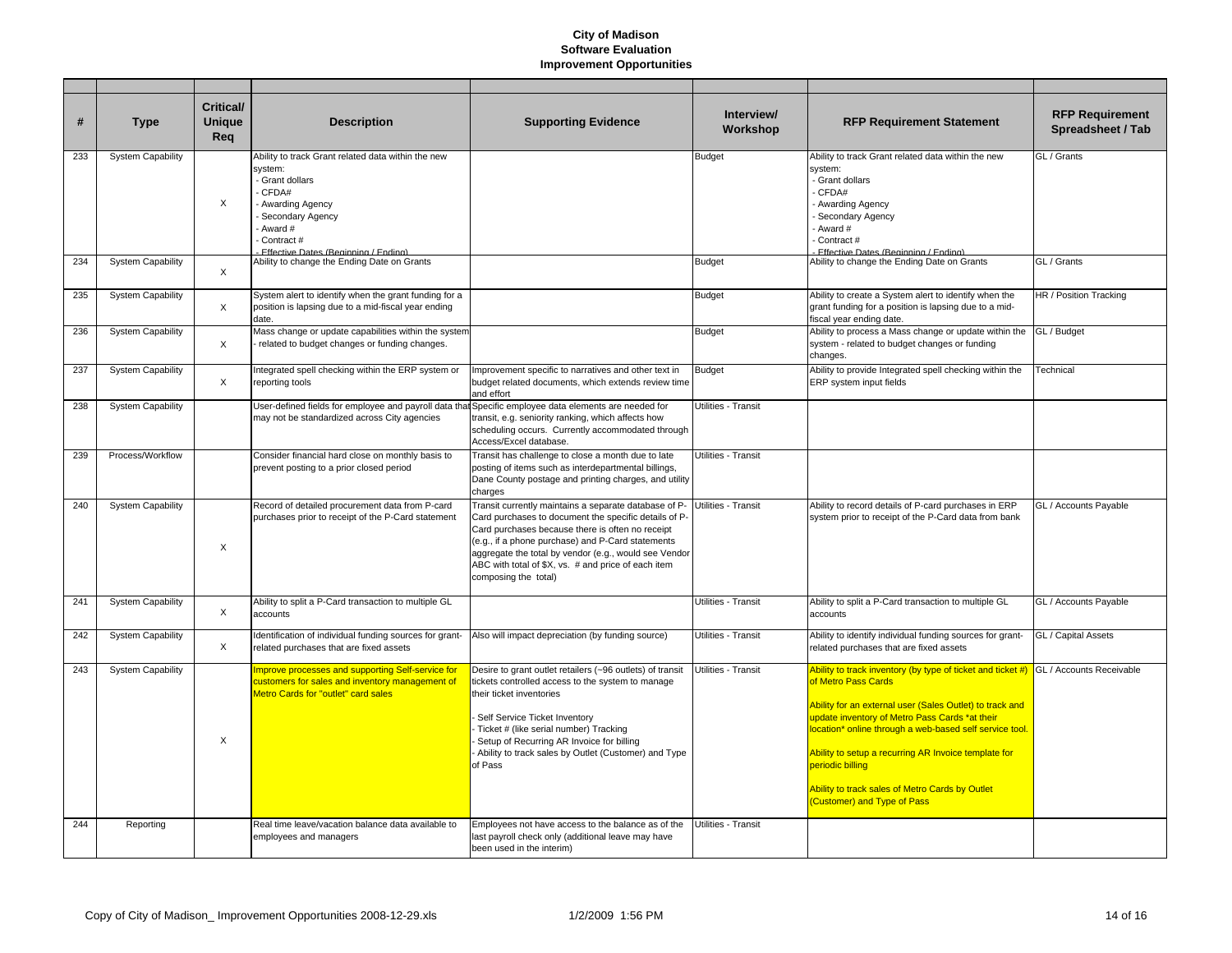| #   | <b>Type</b>              | <b>Critical/</b><br><b>Unique</b><br>Req | <b>Description</b>                                                                                                                                                                                      | <b>Supporting Evidence</b>                                                                                                                                                                                                                                                                                                                                | Interview/<br>Workshop           | <b>RFP Requirement Statement</b>                                                                                                                                                      | <b>RFP Requirement</b><br>Spreadsheet / Tab |
|-----|--------------------------|------------------------------------------|---------------------------------------------------------------------------------------------------------------------------------------------------------------------------------------------------------|-----------------------------------------------------------------------------------------------------------------------------------------------------------------------------------------------------------------------------------------------------------------------------------------------------------------------------------------------------------|----------------------------------|---------------------------------------------------------------------------------------------------------------------------------------------------------------------------------------|---------------------------------------------|
| 245 | <b>System Capability</b> | X                                        | Self-service employee time entry that accommodates<br>complex work/payroll rules and links to scheduling<br>tools                                                                                       | Future Vision:<br>- Admin/Mgmt Staff to use ERP time entry (~50<br>employees)<br>- Drivers/Fixed Route to use Trapeze w/ future<br>integration to ERP (~350 employees)<br>Note: Transit drivers have complex union contracts,<br>with payroll impacts based on scheduling; this<br>information is currently tracked in a separate database<br>by Transit. | Utilities - Transit              | Ability to provide Self-service employee time entry that<br>incorporates complex work/payroll time entry and<br>validation rules                                                      | Payroll / Time & Attendance                 |
| 246 | Reporting                | X                                        | Transit uses methods to allow accrual of vacation<br>time. Other departments may grant vacation time in<br>lump sum at beginning of the year. System should<br>be flexible to accommodate both methods. | Transit employees accrue vacation time; therefore, it<br>is necessary to access real time data when allocating<br>leaves for the coming year.                                                                                                                                                                                                             | Utilities - Transit              | Ability to allow both accrual of vacation time and<br>allocation of lump sum vacation time based upon<br>different department needs                                                   | Payroll / Benefits-Leaves-<br><b>COBRA</b>  |
| 247 | Reporting                |                                          | Ad hoc reporting with relational tables and real time<br>data                                                                                                                                           |                                                                                                                                                                                                                                                                                                                                                           | Utilities - Transit              |                                                                                                                                                                                       |                                             |
| 248 | Reporting                | Χ                                        | Provide ability to facilitate annual employee vacation<br>pick process (employees reserve vacation time for<br>upcoming year) with vacation leave included into<br>employee calendar/schedule           | Currently manual process<br>Future ERP Report was noted to provide for this to<br>include data: Base Employee Data, Seniority Data,<br>Vacation Balance Data                                                                                                                                                                                              | Utilities - Transit              | Ability to facilitate annual employee vacation pick<br>process (employees reserve vacation time for<br>upcoming year) with vacation leave included into<br>employee calendar/schedule | Payroll / Benefits-Leaves-<br><b>COBRA</b>  |
| 249 | Technical                |                                          | Consider integration of employee data to Transit<br>Master software to eliminate duplication of employee<br>setup in multiple systems                                                                   |                                                                                                                                                                                                                                                                                                                                                           | Utilities - Transit              |                                                                                                                                                                                       |                                             |
| 250 | <b>System Capability</b> |                                          | Improve ability to track and report on Absent with out Reporting is based upon a rolling 12 month period.<br>Pay (AWOP) in City systems.                                                                | Ideally, a workflow could trigger a disciplinary action<br>within the ERP HR module for the specific employee.<br>TBD for Transit if employee time tracking will originate<br>in Trapeze software.                                                                                                                                                        | Utilities - Transit              |                                                                                                                                                                                       |                                             |
| 251 | <b>System Capability</b> |                                          | Ability to cue an agency (Transit) through a workflow<br>or other method for a replacement asset purchase<br>based upon dates in system                                                                 |                                                                                                                                                                                                                                                                                                                                                           | Utilities - Transit              |                                                                                                                                                                                       |                                             |
| 252 | Technical                |                                          | Improve cash reconciliation accuracy between the<br>GFI Fare Box and the deposit. Currently this is a<br>technical limitation with the fare box.                                                        | Note: Fare box improvements included in future<br>Capital Budget.                                                                                                                                                                                                                                                                                         | Utilities - Transit              |                                                                                                                                                                                       |                                             |
| 253 | Process/Workflow         |                                          | Transit Utility should look to the upcoming 2010<br>review to challenge the FTA on reporting<br>requirements that are truly needed as input into the<br>ERP/Financial system implementation             | Manual calculation and reporting for FTA / Federal<br>Drawdown Reporting                                                                                                                                                                                                                                                                                  | Utilities - Transit              |                                                                                                                                                                                       |                                             |
| 254 | Technical                |                                          | Improved integration through a common ERP system<br>to allow the City access to ledger and financial<br>activity for Water Utility                                                                      | City does not currently have direct access as a<br>separate general ledger is used by the Water Utility<br>(MS Dynamics SL)                                                                                                                                                                                                                               | Utilities -<br>Water/Storm/Sewer |                                                                                                                                                                                       |                                             |
| 255 | Reporting                |                                          | Ability to produce financial statements which meet<br>PSC reporting needs                                                                                                                               | Expected to be accomplished through COA mapping<br>and design                                                                                                                                                                                                                                                                                             | Utilities -<br>Water/Storm/Sewer |                                                                                                                                                                                       |                                             |
| 256 | Technical                |                                          | Seamless integration between Utility Billing and GL                                                                                                                                                     | Currently the data is shared through a manual upload Utilities -                                                                                                                                                                                                                                                                                          | Water/Storm/Sewer                |                                                                                                                                                                                       |                                             |
| 257 | Technical                |                                          | Integration between job costing and payroll                                                                                                                                                             | Currently duplicate time entries are required - one to<br>support Job Cost data, another for Payroll (Accela vs. Water/Storm/Sewer<br>ERP)                                                                                                                                                                                                                | Utilities -                      |                                                                                                                                                                                       |                                             |
| 258 | Technical                |                                          | Integration with Accela and GL - potentially for<br>inventory management                                                                                                                                | Unsure how Accela will be utilized for general<br>inventory management functions vs. ERP                                                                                                                                                                                                                                                                  | Utilities -<br>Water/Storm/Sewer |                                                                                                                                                                                       |                                             |
| 259 | Reporting                |                                          | Consolidated financial reporting to eliminate manual<br>JV's through GL currently                                                                                                                       |                                                                                                                                                                                                                                                                                                                                                           | Utilities -<br>Water/Storm/Sewer |                                                                                                                                                                                       |                                             |